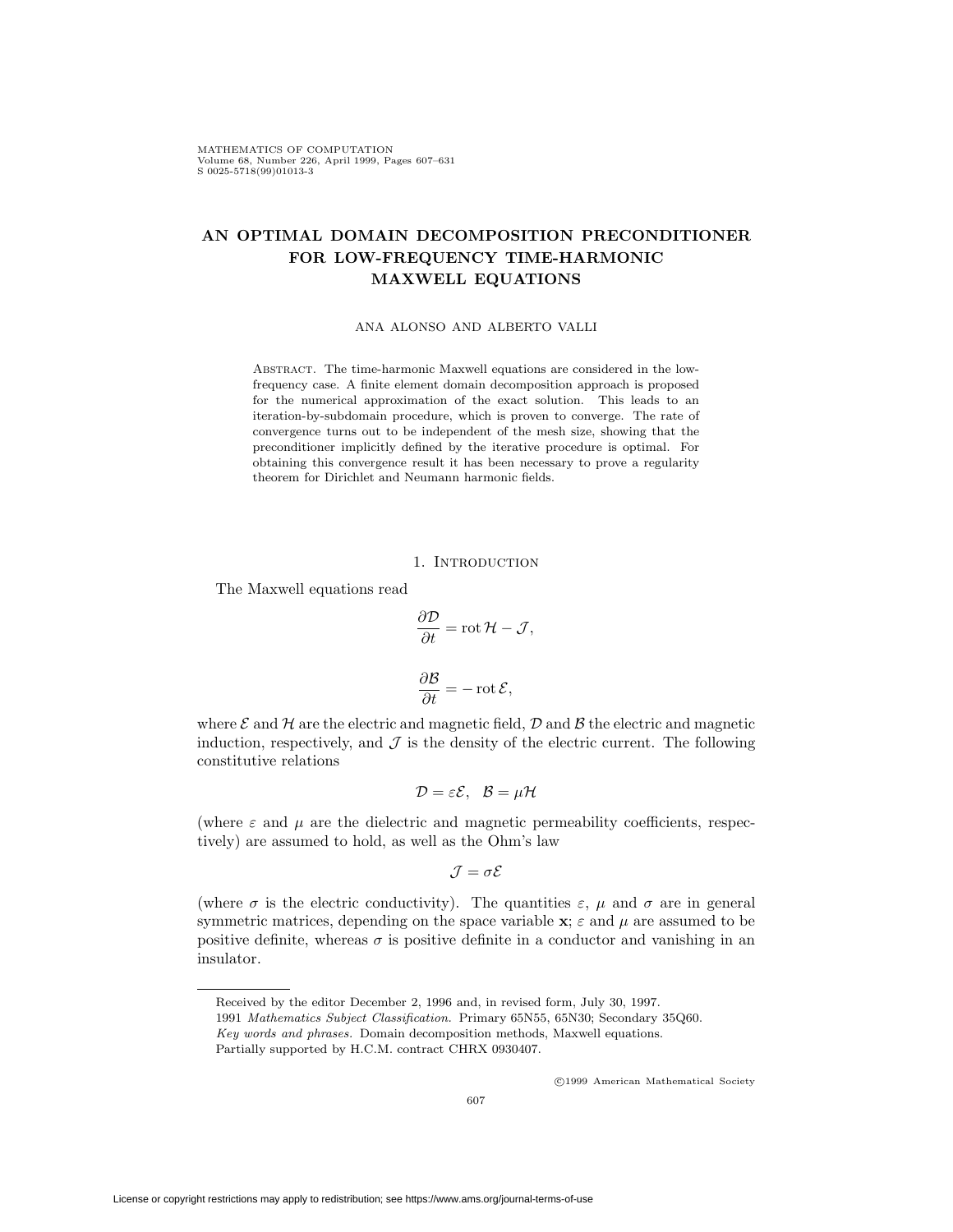Writing the Maxwell equations in terms of  $\mathcal E$  and  $\mathcal H$  only, we find

$$
\varepsilon \frac{\partial \mathcal{E}}{\partial t} = \text{rot}\,\mathcal{H} - \sigma \mathcal{E},
$$

$$
\mu \frac{\partial \mathcal{H}}{\partial t} = -\text{rot}\,\mathcal{E}.
$$

We are interested in the so-called *time-harmonic* case, i.e., we assume that *E* and *H* are given by

$$
\mathcal{E}(t, \mathbf{x}) = \text{Re}[\mathbf{E}(\mathbf{x}) \, \exp(i\alpha t)],
$$
  

$$
\mathcal{H}(t, \mathbf{x}) = \text{Re}[\mathbf{H}(\mathbf{x}) \, \exp(i\alpha t)],
$$

where **E** and **H** are three-dimensional *complex*-valued vector fields, and  $\alpha \neq 0$  is a given angular frequency. Therefore, the equations become

$$
i\alpha \varepsilon \mathbf{E} = \operatorname{rot} \mathbf{H} - \sigma \mathbf{E},
$$

(1.1) 
$$
i\alpha\mu\mathbf{H} = -\operatorname{rot}\mathbf{E},
$$

and eliminating **H** we find

(1.2) 
$$
\operatorname{rot}(\mu^{-1}\operatorname{rot}\mathbf{E}) - \alpha^2(\varepsilon - i\alpha^{-1}\sigma)\mathbf{E} = \mathbf{0}.
$$

If we are considering the *low-frequency* case, i.e., the parameter  $\alpha$  is small, by checking the effective values of the dielectric coefficient  $\varepsilon$ , the magnetic permeability *μ* and the conductivity *σ* for general media, it can be seen that the parameter  $α^2ε$ is much smaller than  $\mu^{-1}$  and  $\alpha\sigma$ . Therefore, in this case the term  $\alpha^2 \varepsilon \mathbf{E}$  can be dropped out, and one is left with

(1.3) 
$$
\operatorname{rot}(\mu^{-1}\operatorname{rot}\mathbf{E}) + i\alpha\sigma\mathbf{E} = \mathbf{0}.
$$

Formally speaking, the low-frequency model is thus obtained from the general equation (1.2) by setting  $\varepsilon = 0$ . Afterwards we will refer to the low-frequency case as to the case where  $\varepsilon = 0$ .

Considering (1.1) or (1.2) in a bounded domain  $\Omega \subset \mathbb{R}^3$ , we have to impose the boundary condition

(1.4) 
$$
\mathbf{n} \times \mathbf{E} = \mathbf{\Psi} \text{ on } \partial \Omega,
$$

where **n** is the unit outward normal vector on  $\partial\Omega$  and  $\Psi$  is a tangential vector on *∂*Ω.

Most often, it is assumed that a vector function  $\widehat{\mathbf{E}}$  is known, satisfying  $\mathbf{n} \times \widehat{\mathbf{E}} = \mathbf{\Psi}$ on *∂*Ω. Then the resulting boundary value problem reads

(1.5) 
$$
\begin{cases} \operatorname{rot}(\mu^{-1} \operatorname{rot} \mathbf{u}) - \alpha^2 (\varepsilon - i \alpha^{-1} \sigma) \mathbf{u} = \mathbf{F} & \text{in } \Omega, \\ \left. (\mathbf{n} \times \mathbf{u})_{|\partial \Omega} = \mathbf{0} & \text{on } \partial \Omega, \end{cases}
$$

where  $\mathbf{u} = \mathbf{E} - \mathbf{\hat{E}}$  and  $\mathbf{F} = -\text{rot}(\mu^{-1} \text{rot} \mathbf{\hat{E}}) + \alpha^2 (\varepsilon - i \alpha^{-1} \sigma) \mathbf{\hat{E}}$ .

Let us now make precise some notation. As usual, we indicate by  $H^k(\Omega)$ ,  $k \geq 0$ , the Sobolev space of (classes of equivalence of) real or complex functions belonging to  $L^2(\Omega)$  together with all their distributional derivatives of order less than or equal to *k*. In particular,  $L^2(\Omega) = H^0(\Omega)$ . We also consider the Sobolev space  $H^s(\Omega)$  for  $s \in \mathbf{R}$ , whose definition can be found in Adams [1].

It is well known that the trace space of  $H^1(\Omega)$  over  $\partial\Omega$  is given by the Sobolev space  $H^{1/2}(\partial\Omega)$ ; more generally, if  $\Sigma$  is a proper (non-empty) subset of  $\partial\Omega$ , the trace space of  $H^1(\Omega)$  over  $\Sigma$  is given by  $H^{1/2}(\Sigma)$ . The spaces  $H^{-1/2}(\partial\Omega)$  and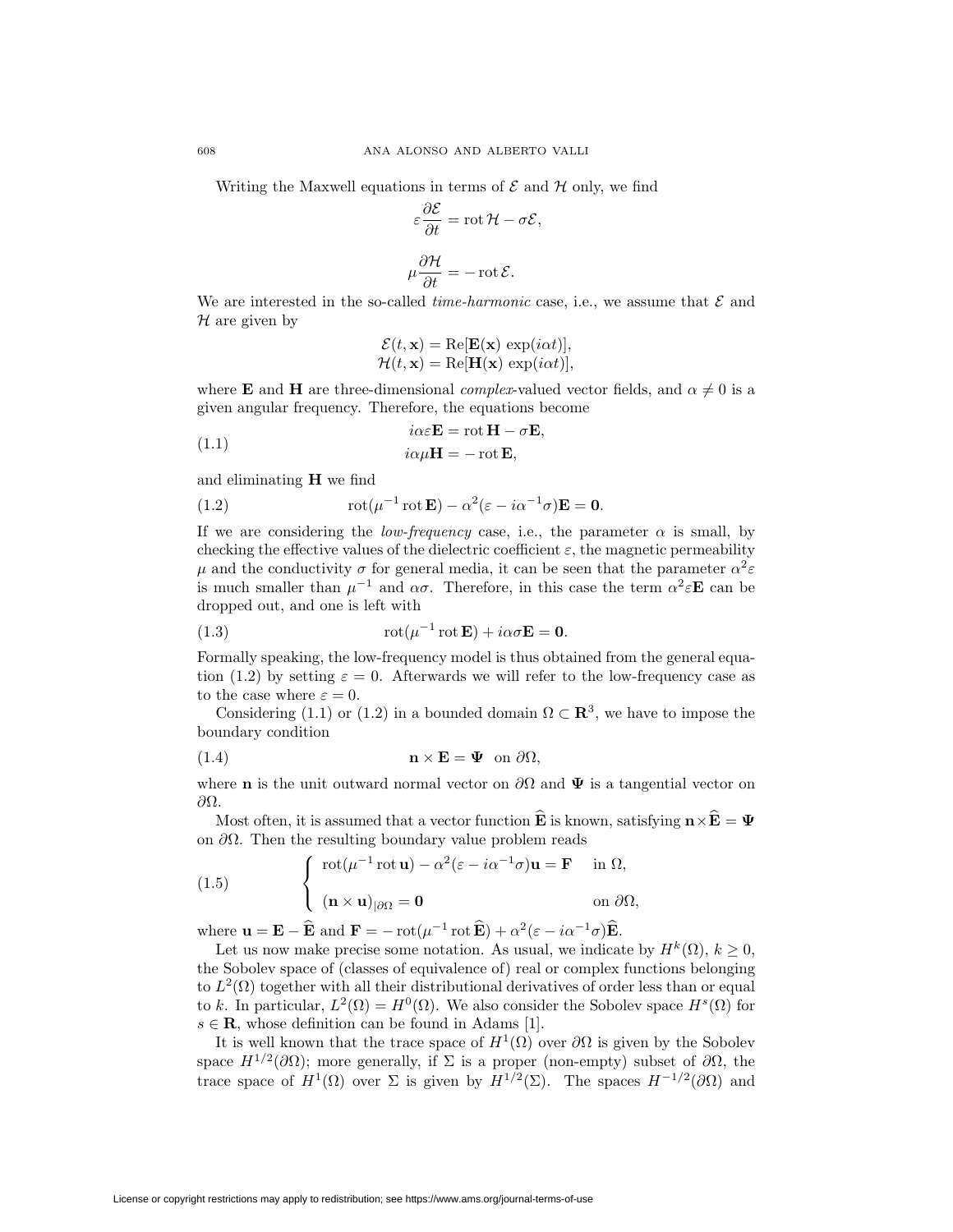$H^{-1/2}(\Sigma)$  are the dual spaces of  $H^{1/2}(\partial\Omega)$  and  $H^{1/2}(\Sigma)$ , respectively. The duality pairing between these spaces will be denoted by  $\langle \cdot, \cdot \rangle_{\partial\Omega}$  and  $\langle \cdot, \cdot \rangle_{\Sigma}$ . The norm in the Sobolev space  $H^s(\Xi)$  will be denoted by  $|| \cdot ||_{s,\Xi}$ , where  $s \in \mathbb{R}$  and  $\Xi$  can be either the whole domain  $\Omega$ , or the boundary  $\partial\Omega$ , or else a suitable surface.

The space  $H(\text{rot}; \Omega)$  (respectively,  $H(\text{div}; \Omega)$ ) indicates the set of the real or complex (vector) functions **v**  $\in (L^2(\Omega))^3$  such that rot **v**  $\in (L^2(\Omega))^3$  (respectively, div **v**  $\in L^2(\Omega)$ ).

We also need the definition of the tangential divergence of a tangential vector field *η*. Being given  $\eta \in (H^{-1/2}(\partial\Omega))^3$  with  $(\eta \cdot \mathbf{n})_{|\partial\Omega} = 0$ , we define the tangential divergence div<sub>*τ*</sub> $\eta$  of  $\eta$  as the distribution in  $H^{-3/2}(\partial\Omega)$  which satisfies

$$
\langle \langle \mathrm{div}_{\tau} \eta, \psi \rangle \rangle_{\partial \Omega} := - \langle \eta, (\nabla \psi_2^*)_{|\partial \Omega} \rangle_{\partial \Omega} \qquad \forall \ \psi \in H^{3/2}(\partial \Omega),
$$

where  $\psi_2^* \in H^2(\Omega)$  is any extension of  $\psi$  in  $\Omega$ , and we have denoted by  $\langle \langle \cdot, \cdot \rangle \rangle_{\partial \Omega}$ the duality pairing between  $H^{-3/2}(\partial\Omega)$  and  $H^{3/2}(\partial\Omega)$ . Notice that, due to the condition  $(\mathbf{\eta} \cdot \mathbf{n})_{|\partial\Omega} = 0$ , the right hand side indeed depends only on the value of  $\psi$ on *∂*Ω.

We can now introduce the Hilbert spaces  $\mathcal{X}_{\partial\Omega}$  and  $\mathcal{X}_{\Sigma}$ , where  $\Sigma$  is a proper (non-empty) subset of *∂*Ω. The former one is defined as

$$
\mathcal{X}_{\partial\Omega} := \{ \boldsymbol{\eta} \in (H^{-1/2}(\partial\Omega))^3 \, | \, (\boldsymbol{\eta} \cdot \mathbf{n})_{|\partial\Omega} = 0 \text{ and } \text{div}_{\tau} \boldsymbol{\eta} \in H^{-1/2}(\partial\Omega) \},
$$

with the norm

$$
||\boldsymbol{\eta}||_{\mathcal{X}_{\partial\Omega}}:=||\boldsymbol{\eta}||_{-1/2,\partial\Omega}+||\mathrm{div}_{\tau}\boldsymbol{\eta}||_{-1/2,\partial\Omega}.
$$

Denoting by  $\tilde{\gamma}$  ∈ (*H*<sup>−1/2</sup>(*∂*Ω))<sup>3</sup> the extension of  $\gamma$  by **0** on *∂*Ω  $\setminus$  Σ, the space  $\mathcal{X}_{\Sigma}$  is

$$
\mathcal{X}_{\Sigma} := \{ \gamma \in (H^{-1/2}(\Sigma))^3 \, | \, (\gamma \cdot \mathbf{n})_{|\Sigma} = 0 \text{ and } \text{div}_{\tau} \widetilde{\gamma} \in H^{-1/2}(\partial \Omega) \},
$$

endowed with the norm

$$
||\boldsymbol{\gamma}||_{\mathcal{X}_{\Sigma}}:=||\boldsymbol{\gamma}||_{-1/2,\Sigma}+||\mathrm{div}_{\tau}\widetilde{\boldsymbol{\gamma}}||_{-1/2,\partial\Omega}.
$$

In Alonso and Valli [2] it has been proven that, if either  $\partial \Omega \in C^{1,1}$  or  $\Omega$  is a convex polyhedron, the space *X<sup>∂</sup>*<sup>Ω</sup> is equal, algebraically and topologically, to the space of tangential traces of  $H(\text{rot}; \Omega)$ . Similarly,  $\mathcal{X}_{\Sigma}$  is the space of tangential traces of

$$
H_{\partial\Omega\setminus\Sigma}(\mathrm{rot};\Omega):=\{\mathbf{v}\in H(\mathrm{rot};\Omega)\,|\,(\mathbf{n}\times\mathbf{v})_{|\partial\Omega\setminus\Sigma}=\mathbf{0}\}.
$$

Furthermore, in [2] it has been shown that there exist two linear and continuous extension operators

$$
\mathcal{R}_{\partial\Omega}: \mathcal{X}_{\partial\Omega} \to H(\mathrm{rot}; \Omega), \mathcal{R}_{\Sigma}: \mathcal{X}_{\Sigma} \to H_{\partial\Omega \setminus \Sigma}(\mathrm{rot}; \Omega)
$$

satisfying

$$
(\mathbf{n}\times\mathcal{R}_{\partial\Omega}\boldsymbol{\eta})_{|\partial\Omega}=\boldsymbol{\eta},\ (\mathbf{n}\times\mathcal{R}_{\Sigma}\boldsymbol{\gamma})_{|\Sigma}=\boldsymbol{\gamma}
$$

for each  $\eta \in \mathcal{X}_{\partial\Omega}$  and  $\gamma \in \mathcal{X}_{\Sigma}$ .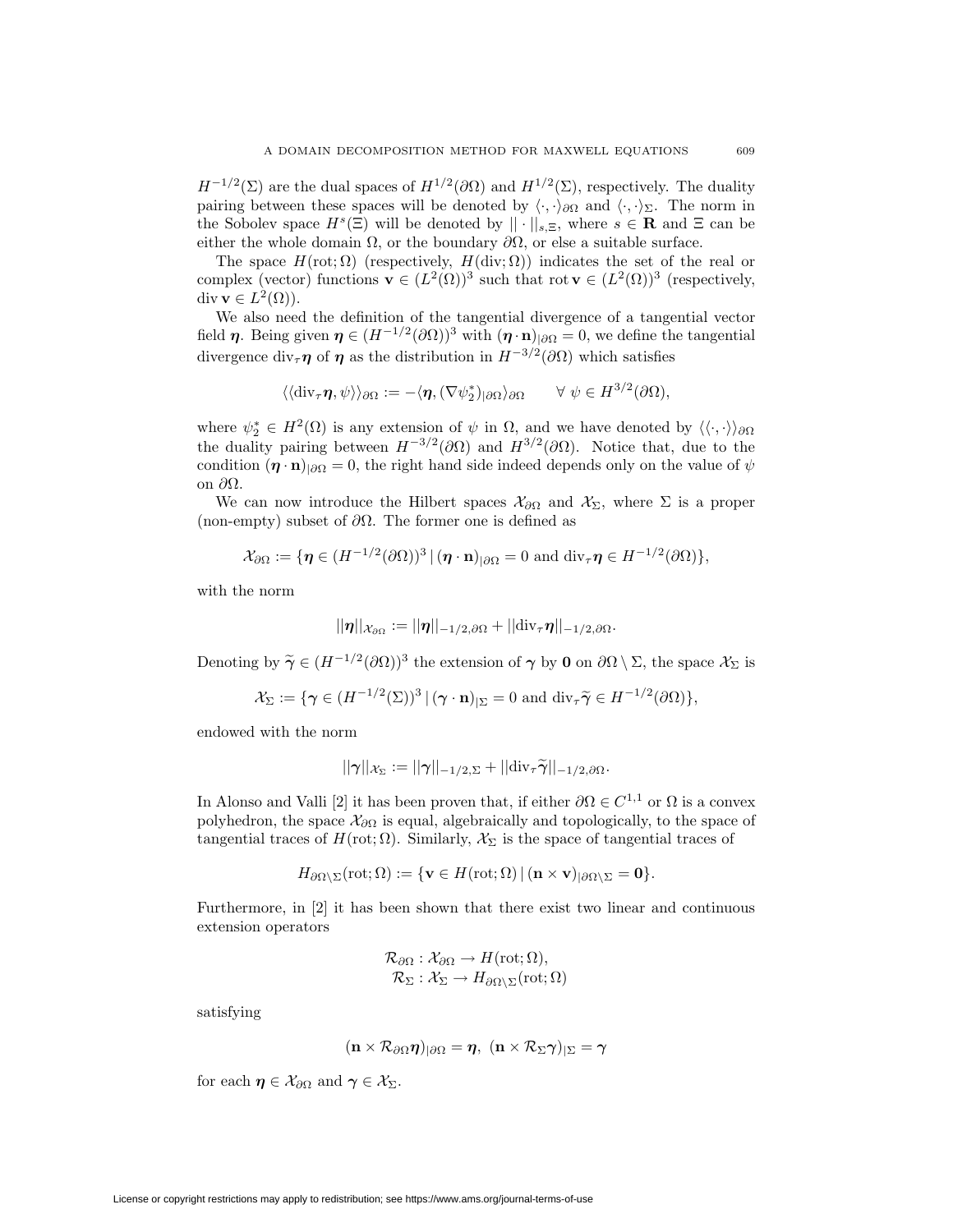# 2. Weak formulation of the problem and finite element approximation

We are going to make precise the variational formulation. First of all, we need the following notation:

$$
H_0(\text{rot}; \Omega) := \{ \mathbf{v} \in H(\text{rot}; \Omega) | (\mathbf{n} \times \mathbf{v})_{|\partial\Omega} = \mathbf{0} \},
$$
  
\n
$$
H^0(\text{rot}; \Omega) := \{ \mathbf{v} \in H(\text{rot}; \Omega) | \text{rot } \mathbf{v} = \mathbf{0} \},
$$
  
\n
$$
H_0(\text{div}; \Omega) := \{ \mathbf{v} \in H(\text{div}; \Omega) | (\mathbf{n} \cdot \mathbf{v})_{|\partial\Omega} = 0 \},
$$
  
\n
$$
H^0(\text{div}; \Omega) := \{ \mathbf{v} \in H(\text{div}; \Omega) | \text{div } \mathbf{v} = 0 \}.
$$

We also assume that the coefficients  $\mu = (\mu_{ij}(\mathbf{x}))_{1 \le i,j \le 3}$ ,  $\varepsilon = (\varepsilon_{ij}(\mathbf{x}))_{1 \le i,j \le 3}$  and  $\sigma = (\sigma_{ij}(\mathbf{x}))_{1 \leq i,j \leq 3}$  are symmetric matrices with real coefficients belonging to  $L^{\infty}(\Omega)$ . The magnetic permeability is *uniformly positive definite* (UPD from now on); namely, there exists a constant  $\mu_0 > 0$  such that

$$
\sum_{l,m=1}^3 \mu_{lm}(\mathbf{x}) \xi_l \overline{\xi}_m \ge \mu_0 |\xi|^2 \qquad \text{for almost all } x \in \Omega \text{ and for all } \xi \in \mathbf{C}^3.
$$

The dielectric coefficient  $\varepsilon$  is assumed to be UPD in the high-frequency case and 0 in the low-frequency case. The conductivity  $\sigma$  can be UPD (when  $\Omega$  is a conductor), or else given by  $\sigma = \hat{\sigma} \chi_{\Omega \setminus \Omega_0}$ , where  $\Omega_0$  is a (non-empty) subset of  $\Omega$  (representing an insulator),  $\chi_{\Omega}$ <sub> $\Omega_0$ </sub> is the characteristic function of  $\Omega \setminus \Omega_0$ , and  $\hat{\sigma}$  is UPD. In particular, the case  $\Omega_0 = \Omega$  corresponds to the case of a perfect insulator.

We introduce in  $H(\text{rot}; \Omega)$  the following bilinear form:

$$
a_{\varepsilon}(\mathbf{w}, \mathbf{v}) := (\mu^{-1} \operatorname{rot} \mathbf{w}, \operatorname{rot} \mathbf{v}) - \alpha^2 ([\varepsilon - i\alpha^{-1}\sigma] \mathbf{w}, \mathbf{v}),
$$

where  $(\cdot, \cdot)$  denotes the  $(L^2(\Omega))^3$ -scalar product (for complex-valued vector functions), and we set  $L(\mathbf{v}) := (\mathbf{F}, \mathbf{v})$ .

**Definition 2.1.** A weak solution of (1.5) is a function  $\mathbf{u} \in H_0(\text{rot}; \Omega)$  such that

(2.1) 
$$
a_{\varepsilon}(\mathbf{u}, \mathbf{v}) = L(\mathbf{v}) \quad \forall \mathbf{v} \in H_0(\text{rot}; \Omega).
$$

The high-frequency case ( $\varepsilon$  is assumed to be UPD) has been considered by Leis [9]. First of all, the bilinear form  $a_{\varepsilon}(\cdot, \cdot)$  has been proven to be coercive in  $H(\text{rot}; \Omega)$ when  $\sigma$  is UPD. Moreover, the Fredholm alternative theorem holds for problem  $(2.1)$ when  $\sigma = 0$  (i.e.,  $\Omega_0 = \Omega$ ) (see [9]). A unique solvability result has been proven by Alonso and Valli [4] for the conductivity given by  $\sigma = \hat{\sigma} \chi_{\Omega \setminus \Omega_0}$ ,  $\Omega_0 \neq \Omega$ .

We are mainly interested in the sequel in the low-frequency case ( $\varepsilon$  is taken to be 0) for a conductor ( $\sigma$  is assumed to be UPD). In that case we can verify at once that the bilinear form  $a_0(\cdot, \cdot)$  is continuous and coercive in  $H(\text{rot}; \Omega)$ ; therefore, the Lax-Milgram lemma yields

**Theorem 2.2.** Let  $\Omega$  be a bounded domain, and assume that  $\varepsilon = 0$  and  $\sigma$  is UPD. *Then there exists a unique solution of* (2.1)*.*

A different approach is needed in the low-frequency case when the conductivity is given by  $\sigma = \hat{\sigma} \chi_{\Omega \setminus \Omega_0}$ . In this case the problem

(2.2) 
$$
\begin{cases} \operatorname{rot}(\mu^{-1} \operatorname{rot} \mathbf{u}) + i\alpha \sigma \mathbf{u} = \mathbf{F} & \text{in } \Omega, \\ \left. (\mathbf{n} \times \mathbf{u})_{|\partial \Omega} = \mathbf{0} & \text{on } \partial \Omega, \end{cases}
$$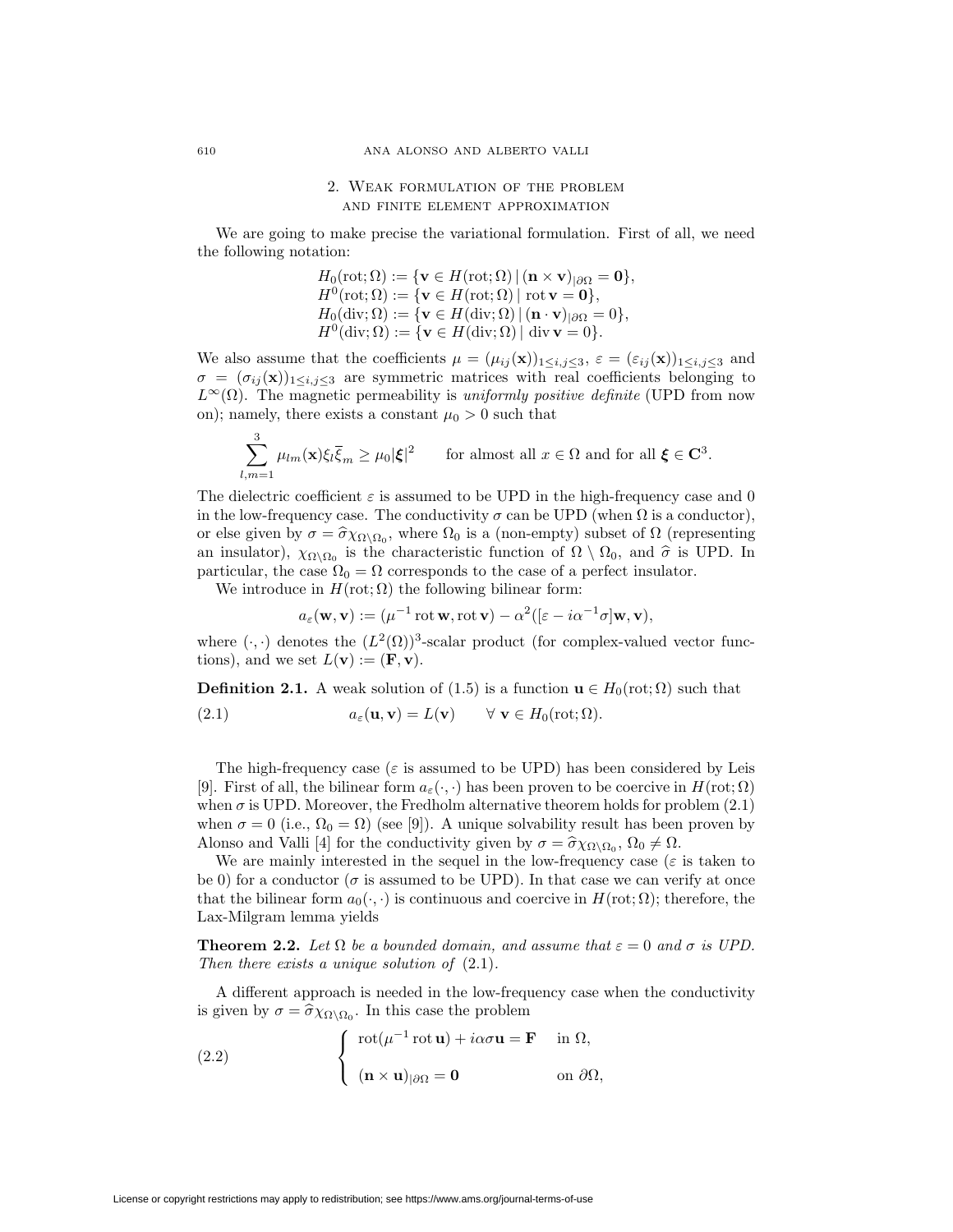does not have a unique solution, as we can always add the gradient of a harmonic function supported in  $\Omega_0$  to a solution. Therefore, we have to complete the differential model by adding suitable equations.

Alonso and Valli [3], by means of a perturbation argument, have proposed the following problem:

(2.3)  

$$
\begin{cases}\n\cot(\mu^{-1}\cot \mathbf{u}) + i\alpha\sigma\mathbf{u} = \mathbf{F} & \text{in } \Omega, \\
\operatorname{div}(\mathbf{u}_{|\Omega_0}) = 0 & \text{in } \Omega_0, \\
(\mathbf{n} \times \mathbf{u})_{|\partial\Omega} = \mathbf{0} & \text{on } \partial\Omega, \\
\langle (\mathbf{u}_{|\Omega_0} \cdot \mathbf{n})_{|\Gamma_{0,j}}, 1 \rangle_{\Gamma_{0,j}} = 0 & \forall j = 1, ..., p,\n\end{cases}
$$

where  $\Gamma_{0,i}$  are the internal connected components of  $\partial\Omega_0$ . In [3] it has been proven that (2.3) has a unique solution when  $\Omega_0 \neq \Omega$ , and the interface  $\partial \Omega_0 \cap \partial (\Omega \setminus \Omega_0)$  is either a  $C^{1,1}$  surface or a convex polyhedral portion of  $\partial\Omega_0$ .

Finally, in the case  $\Omega_0 = \Omega$  (i.e.,  $\sigma = 0$ ) problem (2.3) reduces to a coercive problem in  $H_0(\text{rot}; \Omega) \cap H(\text{div}; \Omega) \cap \mathcal{H}(e)^\perp$ , having set

$$
\mathcal{H}(e) := \{ \boldsymbol{\omega} \in H^0(\text{rot}; \Omega) \cap H^0(\text{div}; \Omega) \, | \, (\mathbf{n} \times \boldsymbol{\omega})_{|\partial\Omega} = \mathbf{0} \}
$$

(see Saranen [15], Valli [17]).

We are now going to present some approximation results that have been obtained for problem (2.1) via the finite element method.

In the low-frequency case for a conductor, the bilinear form  $a_0(\cdot, \cdot)$  is coercive in  $H(\text{rot}; \Omega)$ ; therefore, the problem is rather standard, and one only needs to construct a suitable internal finite dimensional approximation of the space  $H(\text{rot}; \Omega)$ . To this end, the so-called Nédélec finite elements (see Nédélec [12], [13]) can be used, as they are conforming in  $H(\text{rot}; \Omega)$  (their tangential components are continuous across the faces of the finite elements). An optimal order error estimate can be obtained straightforwardly.

In the same case, by means of a different approach, Křížek and Neittaanmäki [8] proposed a finite element space given by standard Lagrangian piecewise-linear vector functions satisfying suitable conditions on the interfaces. In particular, when  $\sigma$  is a constant, these conditions reduce to the continuity across the interfaces, thus furnishing a finite dimensional subspace of  $(H^1(\Omega))^3$ .

Also in the high-frequency case Monk [10] has used the Nédélec finite elements, both for the case where  $\sigma$  is assumed to be UPD and for  $\sigma = 0$ , yielding an optimal order error estimate.

The low-frequency *heterogeneous* problem (2.3), in which  $\sigma = \hat{\sigma} \chi_{\Omega \setminus \Omega_0}$ ,  $\Omega_0 \neq \Omega$ , has been considered in [3]. At first the problem has been rewritten in an equivalent two-domain formulation, and then the Nédélec finite elements are employed in  $\Omega \setminus \Omega_0$ , whereas Lagrangian piecewise-polynomial finite elements are used in  $\Omega_0$  for approximating a scalar potential of the magnetic field.

Due to the heterogeneous nature of the problem, a natural domain decomposition algorithm can be devised, solving the problem iteratively in  $\Omega_0$  and in  $\Omega \setminus \Omega_0$ . The convergence of this iterative procedure is proven in [3], where the rate of convergence is also shown to be independent of the mesh size *h*.

Clearly, it is also interesting to use a domain decomposition technique for solving the two subproblems in  $\Omega_0$  and in  $\Omega \setminus \Omega_0$ . For what is concerned with the problem in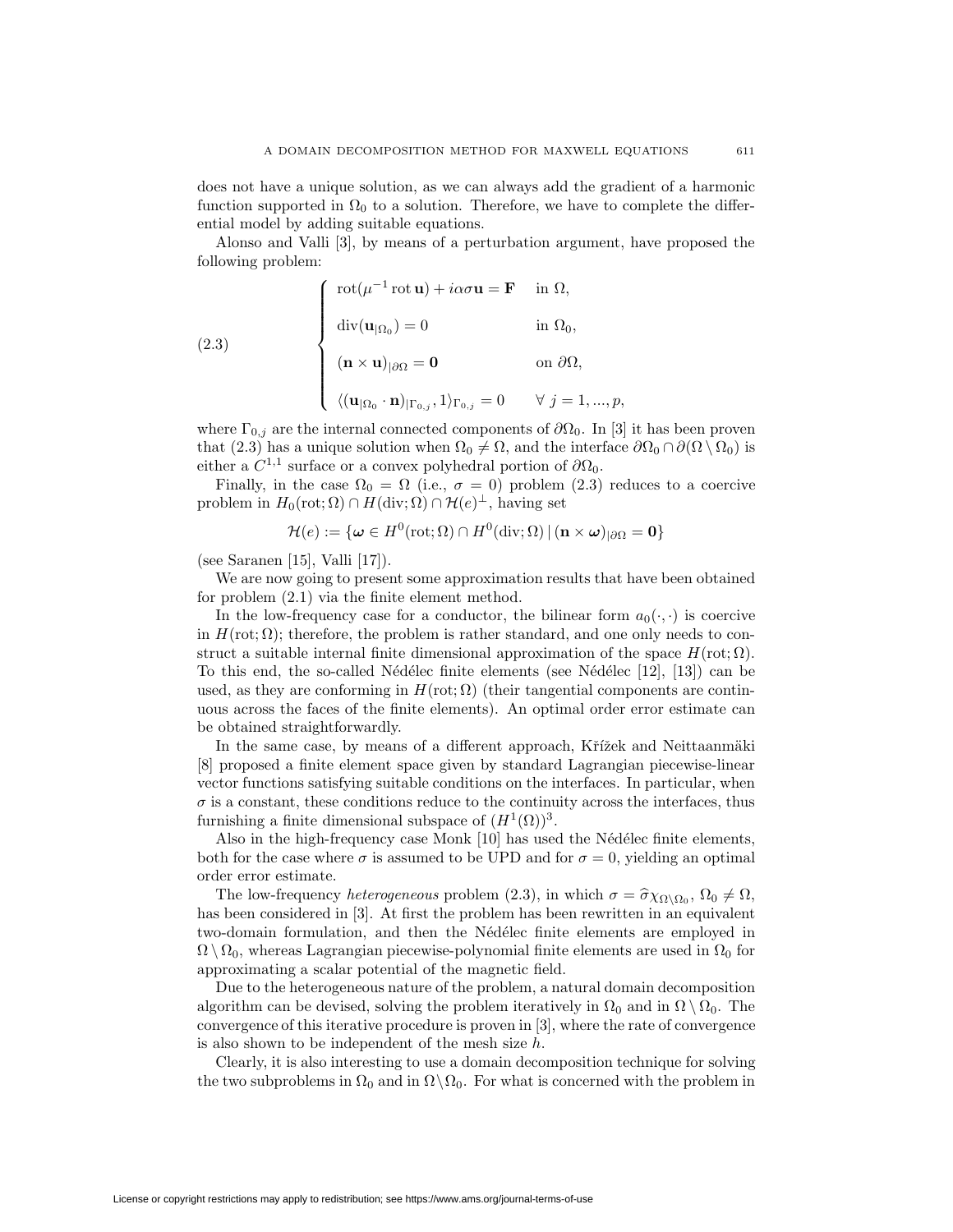the perfect insulator  $\Omega_0$ , is equivalent to the construction of an extension operator from  $\mathcal{X}_{\partial\Omega_0}$  into  $H(\text{rot}; \Omega_0)$  (see Alonso and Valli [2]). Moreover, this last problem can be reduced to a non-homogeneous Neumann boundary value problem for the Laplace operator, and domain decomposition techniques for its finite element approximation are well known.

In the next section we are going to consider the domain decomposition approach to the finite element approximation of the low-frequency conductor problem, namely the case where it is assumed that  $\varepsilon = 0$  and that  $\sigma$  is UPD.

#### 3. The domain decomposition procedure

We consider the low-frequency conductor problem

(3.1) 
$$
\begin{cases} \operatorname{rot}(\mu^{-1} \operatorname{rot} \mathbf{u}) + i\alpha \sigma \mathbf{u} = \mathbf{F} & \text{in } \Omega, \\ (\mathbf{n} \times \mathbf{u})_{|\partial \Omega} = \mathbf{0} & \text{on } \partial \Omega. \end{cases}
$$

The bilinear form associated to (3.1) is given by

(3.2) 
$$
a_0(\mathbf{w}, \mathbf{v}) := \int_{\Omega} (\mu^{-1} \operatorname{rot} \mathbf{w} \cdot \operatorname{rot} \overline{\mathbf{v}} + i\alpha \sigma \mathbf{w} \cdot \overline{\mathbf{v}}),
$$

and the weak formulation reads as in Definition 2.1.

Let the bounded domain  $\Omega$  be decomposed in two subdomains  $\Omega_1$  and  $\Omega_2$  such that  $\overline{\Omega} = \overline{\Omega_1} \cup \overline{\Omega_2}$  and  $\Omega_1 \cap \Omega_2 = \emptyset$ . We will set  $\Gamma := \overline{\Omega_1} \cap \overline{\Omega_2}$ .

In each subdomain we want to solve

$$
\begin{cases}\n\operatorname{rot}(\mu^{-1}\operatorname{rot}\mathbf{u}_j) + i\alpha\sigma\mathbf{u}_j = \mathbf{F} & \text{in } \Omega_j, \\
(\mathbf{n} \times \mathbf{u}_j)_{|\partial\Omega_j \setminus \Gamma} = \mathbf{0} & \text{on } \partial\Omega_j \setminus \Gamma\n\end{cases}
$$

with the interface conditions

(3.3) 
$$
(\mathbf{n}_{\Gamma} \times \mathbf{u}_1)_{|\Gamma} = (\mathbf{n}_{\Gamma} \times \mathbf{u}_2)_{|\Gamma},
$$

(3.4) 
$$
(\mathbf{n}_{\Gamma} \times \mu^{-1} \operatorname{rot} \mathbf{u}_{1})_{|\Gamma} = (\mathbf{n}_{\Gamma} \times \mu^{-1} \operatorname{rot} \mathbf{u}_{2})_{|\Gamma}.
$$

Set

(3.5) 
$$
V_j := \{ \mathbf{v}_j \in H(\text{rot}; \Omega_j) \, | \, (\mathbf{n} \times \mathbf{v}_j)_{|\partial \Omega_j \setminus \Gamma} = \mathbf{0} \},
$$

(3.6) 
$$
a_j(\mathbf{w}_j, \mathbf{v}_j) := \int_{\Omega_j} (\mu^{-1} \operatorname{rot} \mathbf{w}_j \cdot \operatorname{rot} \overline{\mathbf{v}_j} + i\alpha \sigma \mathbf{w}_j \cdot \overline{\mathbf{v}_j}), \qquad \forall \mathbf{w}_j, \mathbf{v}_j \in V_j,
$$

(3.7) 
$$
L_j(\mathbf{v}_j) := \int_{\Omega_j} \mathbf{F} \cdot \overline{\mathbf{v}_j}.
$$

License or copyright restrictions may apply to redistribution; see https://www.ams.org/journal-terms-of-use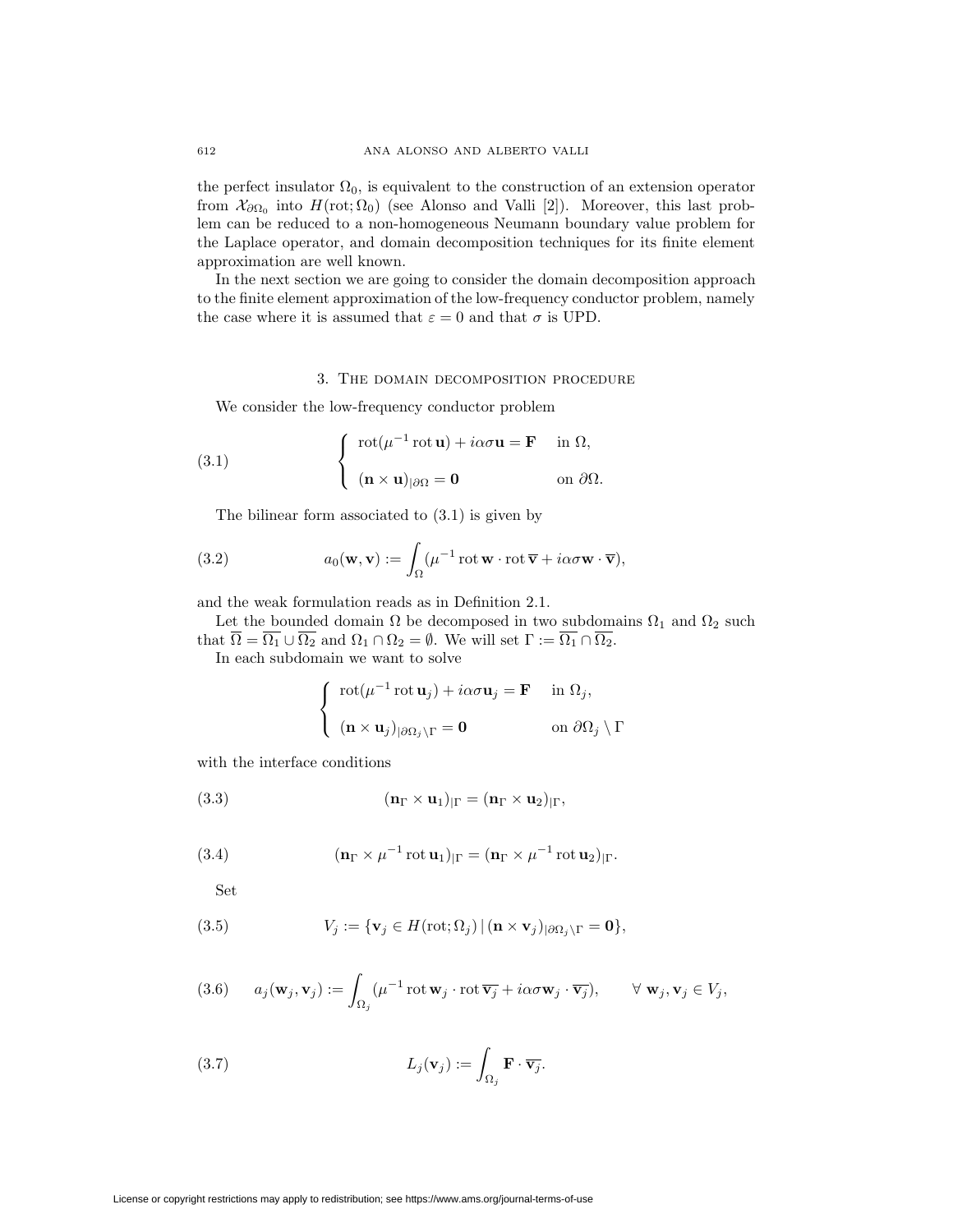The bilinear forms  $a_j$  are clearly continuous and coercive in  $V_j$ . The variational formulation of the two-domain problem reads

(3.8)  

$$
\begin{cases}\n\text{find, } (\mathbf{u}_1, \mathbf{u}_2) \in V_1 \times V_2: \\
a_1(\mathbf{u}_1, \mathbf{v}_1) = L_1(\mathbf{v}_1) \quad \forall \mathbf{v}_1 \in H_0(\text{rot}; \Omega_1) \\
(\mathbf{n}_\Gamma \times \mathbf{u}_1)_{|\Gamma} = (\mathbf{n}_\Gamma \times \mathbf{u}_2)_{|\Gamma} \\
a_2(\mathbf{u}_2, \mathbf{v}_2) = L_2(\mathbf{v}_2) + L_1(\mathbf{R}_1(\mathbf{n}_\Gamma \times \mathbf{v}_2)_{|\Gamma}) \\
-a_1(\mathbf{u}_1, \mathbf{R}_1(\mathbf{n}_\Gamma \times \mathbf{v}_2)_{|\Gamma}) \quad \forall \mathbf{v}_2 \in V_2,\n\end{cases}
$$

where  $\mathbf{R}_1 : \mathcal{X}_{\Gamma} \to V_1$  is any extension operator.

The equivalence of the formulations (2.1) and (3.8) can be easily proven (see, for instance, Alonso and Valli [3], where a similar situation is considered).

For the numerical approximation, we will use the Nédélec finite elements of the first kind (see Nédélec  $[12]$ ). However, the same results could be proven also for the Nédélec finite elements of the second kind (see Nédélec  $[13]$ ). For the reader's convenience, we present here the precise definitions of the former elements.

Let us assume that  $\Omega$ ,  $\Omega_1$  and  $\Omega_2$  are a *Lipschitz polyhedrons*. Let  $\{\mathcal{T}_h\}_{h>0}$  be a family of triangulations composed by tetrahedrons, where *h* is their maximum diameter. Moreover, assume that each element of  $\mathcal{T}_h$  only intersects either  $\Omega_1$  or  $\Omega_2$ . Let  $\mathbf{P}_k$ ,  $k \geq 1$ , be the space of polynomials of degree less than or equal to *k*, and denote by  $\mathbf{P}_k^*$  the space of homogeneous polynomials of degree *k*. We set

$$
S_k := {\mathbf{p} \in (\mathbf{P}_k^*)^3 | \mathbf{p}(\mathbf{x}) \cdot \mathbf{x} = 0}, \ \ R_k := (\mathbf{P}_{k-1})^3 \oplus S_k.
$$

Notice that  $(\mathbf{P}_{k-1})^3$  ⊂  $R_k$  ⊂  $(\mathbf{P}_k)^3$ . We will employ the finite element space

$$
N_{j,h}^k := \{ \mathbf{v}_h \in H(\text{rot};\Omega_j) \mid \mathbf{v}_{h|K} \in R_k \ \forall \ K \in \mathcal{T}_{j,h} \}
$$

and we define

$$
(3.9) \t\t V_{j,h} := N_{j,h}^k \cap V_j,
$$

(3.10) 
$$
V_{j,h}^{0} := N_{j,h}^{k} \cap H_{0}(\text{rot}; \Omega_{j}),
$$

$$
(3.11) \qquad \mathcal{X}_{\Gamma,h} := \{ (\mathbf{n}_{\Gamma} \times \mathbf{v}_{1,h})_{|\Gamma} \mid \mathbf{v}_{1,h} \in V_{1,h} \} = \{ (\mathbf{n}_{\Gamma} \times \mathbf{v}_{2,h})_{|\Gamma} \mid \mathbf{v}_{2,h} \in V_{2,h} \}.
$$

The finite dimensional approximation problem reads

(3.12)  
\n
$$
\begin{cases}\n\text{find}, (\mathbf{u}_{1,h}, \mathbf{u}_{2,h}) \in V_{1,h} \times V_{2,h} : \\
a_1(\mathbf{u}_{1,h}, \mathbf{v}_{1,h}) = L_1(\mathbf{v}_{1,h}) \quad \forall \mathbf{v}_{1,h} \in V_{1,h}^0 \\
(\mathbf{u}_{\Gamma} \times \mathbf{u}_{1,h})_{|\Gamma} = (\mathbf{n}_{\Gamma} \times \mathbf{u}_{2,h})_{|\Gamma} \\
a_2(\mathbf{u}_{2,h}, \mathbf{v}_{2,h}) = L_2(\mathbf{v}_{2,h}) + L_1(\mathbf{R}_{1,h}(\mathbf{n}_{\Gamma} \times \mathbf{v}_{2,h})_{|\Gamma}) \\
-a_1(\mathbf{u}_{1,h}, \mathbf{R}_{1,h}(\mathbf{n}_{\Gamma} \times \mathbf{v}_{2,h})_{|\Gamma}) \quad \forall \mathbf{v}_{2,h} \in V_{2,h},\n\end{cases}
$$

where  $\mathbf{R}_{1,h}$  is any extension operator from  $\mathcal{X}_{h,\Gamma}$  to  $V_{1,h}$ .

License or copyright restrictions may apply to redistribution; see https://www.ams.org/journal-terms-of-use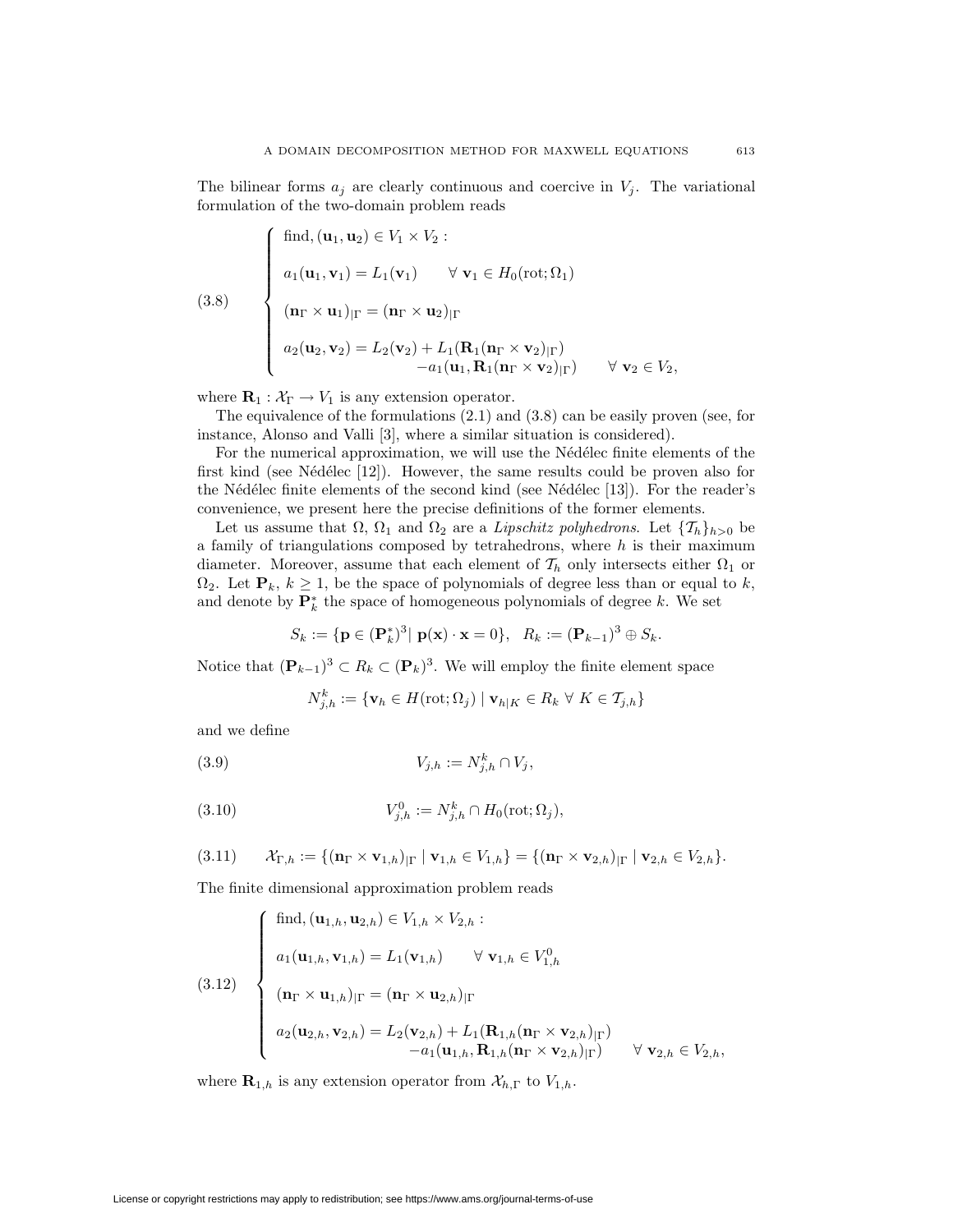Let us introduce now for each  $\gamma_h \in \mathcal{X}_{h,\Gamma}$  the solution  $\mathbf{E}_{j,\Gamma}^h \gamma_h$  of the problem

(3.13) 
$$
\begin{cases} \mathbf{E}_{j,\Gamma}^{h} \boldsymbol{\gamma}_{h} \in V_{j,h} : \\ a_{j}(\mathbf{E}_{j,\Gamma}^{h} \boldsymbol{\gamma}_{h}, \mathbf{v}_{j,h}) = 0 \quad \forall \mathbf{v}_{j,h} \in V_{j,h}^{0} \\ (\mathbf{n}_{\Gamma} \times \mathbf{E}_{j,\Gamma}^{h} \boldsymbol{\gamma}_{h})_{|\Gamma} = \boldsymbol{\gamma}_{h}, \end{cases}
$$

and also the solution  $\widehat{\mathbf{u}}_{j,h} \in V_{j,h}^0$  of

(3.14) 
$$
\widehat{\mathbf{u}}_{j,h} \in V_{j,h}^0: a_j(\widehat{\mathbf{u}}_{j,h}, \mathbf{v}_{j,h}) = L_j(\mathbf{v}_{j,h}) \quad \forall \mathbf{v}_{j,h} \in V_{j,h}^0,
$$

whose existence and uniqueness is a consequence of Lax-Milgram Lemma. Then the couple  $(\mathbf{E}_{1,\Gamma}^h \lambda_h + \hat{\mathbf{u}}_{1,h}, \mathbf{E}_{2,\Gamma}^h \lambda_h + \hat{\mathbf{u}}_{2,h})$  is a solution to (3.12) if and only if

(3.15) 
$$
a_2(\mathbf{E}_{2,\Gamma}^h \mathbf{\lambda}_h + \widehat{\mathbf{u}}_{2,h}, \mathbf{v}_{2,h}) = L_2(\mathbf{v}_{2,h}) + L_1(\mathbf{E}_{1,\Gamma}^h (\mathbf{n}_{\Gamma} \times \mathbf{v}_{2,h})_{|\Gamma}) - a_1(\mathbf{E}_{1,\Gamma}^h \mathbf{\lambda}_h + \widehat{\mathbf{u}}_{1,h}, \mathbf{E}_{1,\Gamma}^h (\mathbf{n}_{\Gamma} \times \mathbf{v}_{2,h})_{|\Gamma}) \qquad \forall \mathbf{v}_{2,h} \in V_{2,h}
$$

is satisfied. Due to (3.13) and (3.14), this is equivalent to

(3.16) 
$$
a_2(\mathbf{E}_{2,\Gamma}^h \mathbf{\lambda}_h, \mathbf{E}_{2,\Gamma}^h \boldsymbol{\eta}_h) + a_2(\widehat{\mathbf{u}}_{2,h}, \mathbf{E}_{2,\Gamma}^h \boldsymbol{\eta}_h) = L_2(\mathbf{E}_{2,\Gamma}^h \boldsymbol{\eta}_h) + L_1(\mathbf{E}_{1,\Gamma}^h \boldsymbol{\eta}_h) - a_1(\mathbf{E}_{1,\Gamma}^h \mathbf{\lambda}_h, \mathbf{E}_{1,\Gamma}^h \boldsymbol{\eta}_h) - a_1(\widehat{\mathbf{u}}_{1,h}, \mathbf{E}_{1,\Gamma}^h \boldsymbol{\eta}_h) \qquad \forall \ \boldsymbol{\eta}_h \in \mathcal{X}_{\Gamma,h}.
$$

We define the Steklov-Poincaré operators  $S_{j,h}$ ,  $j = 1,2$ , in the following way:

$$
(3.17) \qquad \langle \langle S_{j,h} \gamma_h, \eta_h \rangle \rangle_h := a_j (\mathbf{E}^h_{j,\Gamma} \gamma_h, \mathbf{E}^h_{j,\Gamma} \eta_h) \qquad \forall \ \gamma_h, \eta_h \in \mathcal{X}_{\Gamma,h},
$$

where  $\langle \langle \cdot, \cdot \rangle \rangle_h$  denotes the duality pairing between  $(\mathcal{X}_{\Gamma,h})'$  and  $\mathcal{X}_{\Gamma,h}$ . Define moreover

$$
\langle \langle \Phi_h, \eta_h \rangle \rangle_h := L_1(\mathbf{E}_{1,\Gamma}^h \eta_h) - a_1(\widehat{\mathbf{u}}_{1,h}, \mathbf{E}_{1,\Gamma}^h \eta_h) + L_2(\mathbf{E}_{2,\Gamma}^h \eta_h) - a_2(\widehat{\mathbf{u}}_{2,h}, \mathbf{E}_{2,\Gamma}^h \eta_h) \qquad \forall \ \eta_h \in \mathcal{X}_{\Gamma,h}.
$$

Problem (3.12) is therefore reduced to finding

$$
(3.18) \qquad \lambda_h \in \mathcal{X}_{\Gamma,h}: \langle\langle (\mathcal{S}_{1,h} + \mathcal{S}_{2,h})\lambda_h, \eta_h \rangle\rangle_h = \langle\langle \Phi_h, \eta_h \rangle\rangle_h \qquad \forall \ \eta_h \in \mathcal{X}_{\Gamma,h}.
$$

We will see that the operators  $S_{j,h}$  are continuous and coercive in  $\mathcal{X}_{\Gamma,h}$ ; hence, for solving (3.18) we can apply the Richardson method with one of these operators  $(say, S_{2,h})$  as a preconditioner.

In other words, given  $\lambda_h^0 \in \mathcal{X}_{\Gamma,h}$ , for each  $m \geq 0$  solve

(3.19) 
$$
\lambda_h^{m+1} = \lambda_h^m + \theta S_{2,h}^{-1} [\Phi_h - (S_{1,h} + S_{2,h}) \lambda_h^m] = (1 - \theta) \lambda_h^m + \theta S_{2,h}^{-1} (\Phi_h - S_{1,h} \lambda_h^m).
$$

By proceeding in a standard way (see, for instance, Alonso and Valli [3], Section 5, for a similar computation), it can be seen that (3.19) is equivalent to the following iteration-by-subdomain algorithm: being given  $\lambda_h^0 \in \mathcal{X}_{\Gamma,h}$ , for each  $m \geq 0$  solve

(3.20) 
$$
\begin{cases} \mathbf{u}_{1,h}^{m+1} \in V_{1,h} : \\ a_1(\mathbf{u}_{1,h}^{m+1}, \mathbf{v}_{1,h}) = L_1(\mathbf{v}_{1,h}) \quad \forall \mathbf{v}_{1,h} \in V_{1,h}^0 \\ (\mathbf{n}_{\Gamma} \times \mathbf{u}_{1,h}^{m+1})_{|\Gamma} = \boldsymbol{\lambda}_h^m, \end{cases}
$$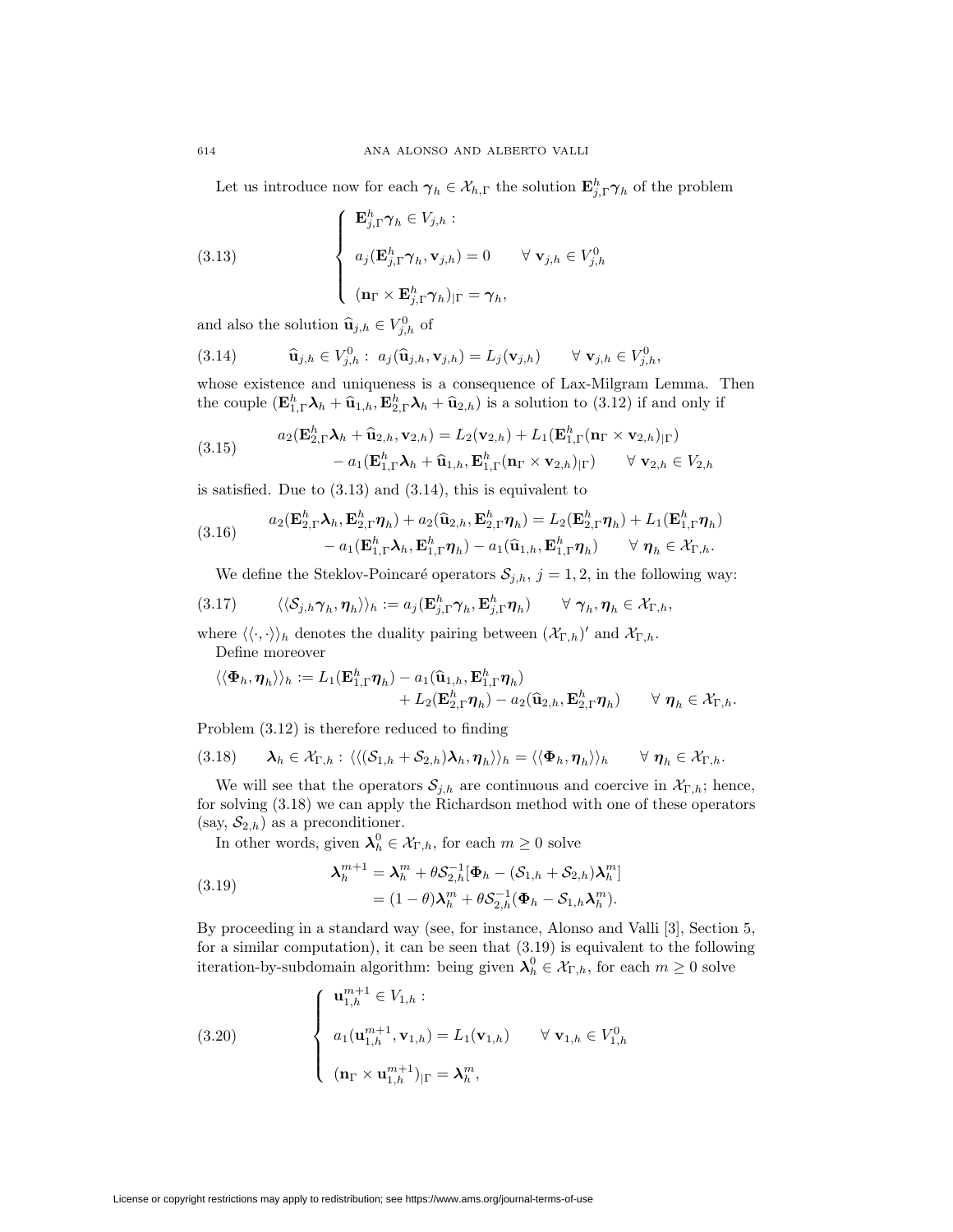(3.21) 
$$
\mathbf{u}_{2,h}^{m+1} \in V_{2,h}: a_2(\mathbf{u}_{2,h}^{m+1}, \mathbf{v}_{2,h}) = L_2(\mathbf{v}_{2,h}) + L_1(\mathbf{E}_{1,\Gamma}^h(\mathbf{n}_{\Gamma} \times \mathbf{v}_{2,h})_{|\Gamma}) -a_1(\mathbf{u}_{1,h}^{m+1}, \mathbf{E}_{1,\Gamma}^h(\mathbf{n}_{\Gamma} \times \mathbf{v}_{2,h})_{|\Gamma}) \quad \forall \mathbf{v}_{2,h} \in V_{2,h},
$$

and pose

(3.22) 
$$
\lambda_h^{m+1} := (1-\theta)\lambda_h^m + \theta(\mathbf{n}_\Gamma \times \mathbf{u}_{2,h}^{m+1})_{|\Gamma}.
$$

The convergence of the sequence  $\lambda_h^m$  constructed in (3.19) is a consequence of the following abstract theorem.

**Theorem 3.1.** Let *X* be a complex Hilbert space and let  $S_{1,h}$  and  $S_{2,h}$  be two *linear operators from a finite dimensional space*  $X_h \subset X$  *into its dual*  $X'_h$ *. Let*  $\chi_s$ *,*  $s = 1, \ldots, M_h$ *, a basis of*  $X_h$ *. Define the matrices*  $S_{j,h}$  *associated to the operators Sj,h as*

$$
(S_{j,h}\gamma,\boldsymbol{\eta})_h:=\langle\langle \mathcal{S}_{j,h}\gamma_h,\boldsymbol{\eta}_h\rangle\rangle_h \qquad \forall \ \gamma,\boldsymbol{\eta}\in\mathbf{C}^{M_h},\ j=1,2,
$$

*where*  $(\cdot, \cdot)_h$  *denotes the euclidean scalar product in*  $\mathbb{C}^{M_h}$  *and* 

(3.23) 
$$
\boldsymbol{\gamma}_h := \sum_{s=1}^{M_h} \gamma_s \boldsymbol{\chi}_s, \quad \boldsymbol{\eta}_h := \sum_{s=1}^{M_h} \eta_s \boldsymbol{\chi}_s.
$$

Let us assume that there exist two constants  $C_1 > 0$  and  $C_2 > 0$ , independent of h, *such that*

$$
(3.24) \qquad |\langle\langle \mathcal{S}_{1,h}\boldsymbol{\gamma}_h,\boldsymbol{\eta}_h\rangle\rangle_h|\leq C_1||\boldsymbol{\gamma}_h||_X||\boldsymbol{\eta}_h||_X \qquad \forall \ \boldsymbol{\gamma}_h,\boldsymbol{\eta}_h\in X_h,
$$

$$
(3.25) \qquad |\langle \langle S_{2,h} \gamma_h, \gamma_h \rangle \rangle_h| \geq C_2 ||\gamma_h||_X^2 \qquad \forall \ \gamma_h \in X_h,
$$

(3.26) 
$$
\text{Re}\langle\langle \mathcal{S}_{1,h}\gamma_h, \gamma_h \rangle\rangle_h \text{Re}\langle\langle \mathcal{S}_{2,h}\gamma_h, \gamma_h \rangle\rangle_h + \text{Im}\langle\langle \mathcal{S}_{1,h}\gamma_h, \gamma_h \rangle\rangle_h, \text{Im}\langle\langle \mathcal{S}_{2,h}\gamma_h, \gamma_h \rangle\rangle_h \geq 0 \quad \forall \gamma_h \in X_h.
$$

*Then each eigenvalue*  $\nu_s$  *of*  $S_{2,h}^{-1}(S_{1,h} + S_{2,h})$  *satisfies* 

$$
C^* \le 2 \frac{\text{Re}\,\nu_s}{|\nu_s|^2} \qquad \forall \ s = 1, ..., M_h,
$$

*where*

$$
C^* := \min\left(1, \frac{2C_2^2}{C_1^2 + C_2^2}\right).
$$

*Therefore, for any*  $\theta \in (0, C^*)$  *one has* 

$$
|\nu_s|^2 < \frac{2}{\theta} \operatorname{Re} \nu_s \qquad \forall \ s = 1, ..., M_h,
$$

*and the preconditioned Richardson iterations converge with a rate independent of h.*

*Proof.* The proof is similar to that of Theorem 7.2 in [3]. However, for the reader's convenience we will give it in complete detail.

If *ν* is an eigenvalue of  $S_{2,h}^{-1}(S_{1,h} + S_{2,h}) = I + S_{2,h}^{-1}S_{1,h}$ , we can write  $\nu = 1 + \kappa$ , where *κ* is an eigenvalue of  $S_{2,h}^{-1}S_{1,h}$ . The corresponding eigenvector  $\gamma \in \mathbb{C}^{M_h}$ ,  $\gamma \neq 0$ , satisfies  $S_{1,h}\gamma = \kappa S_{2,h}\gamma$ ; therefore,

$$
\langle\langle \mathcal{S}_{1,h} \boldsymbol{\gamma}_h, \boldsymbol{\gamma}_h \rangle\rangle_h = \kappa \langle\langle \mathcal{S}_{2,h} \boldsymbol{\gamma}_h, \boldsymbol{\gamma}_h \rangle\rangle_h,
$$

where  $\gamma_h \in X_h$  is the function defined in (3.23).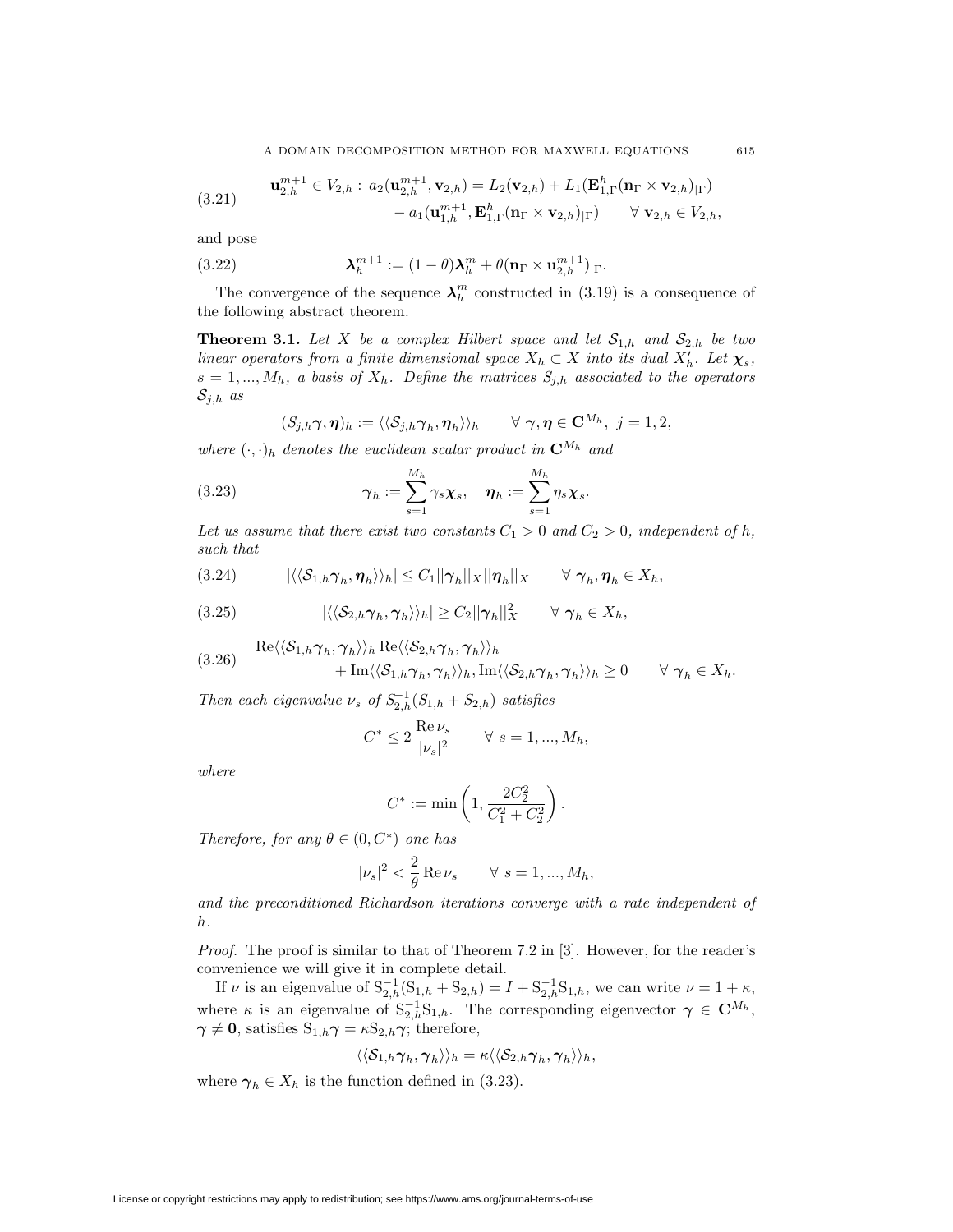Writing  $\kappa = \kappa_1 + i\kappa_2, \kappa_1, \kappa_2 \in \mathbf{R}$ , we have

$$
\mathrm{Re}\langle\langle \mathcal{S}_{1,h}\boldsymbol{\gamma}_h,\boldsymbol{\gamma}_h \rangle\rangle_h=\kappa_1 \mathrm{Re}\langle\langle \mathcal{S}_{2,h}\boldsymbol{\gamma}_h,\boldsymbol{\gamma}_h \rangle\rangle_h-\kappa_2 \mathrm{Im}\langle\langle \mathcal{S}_{2,h}\boldsymbol{\gamma}_h,\boldsymbol{\gamma}_h \rangle\rangle_h,\\ \mathrm{Im}\langle \langle \mathcal{S}_{1,h}\boldsymbol{\gamma}_h,\boldsymbol{\gamma}_h \rangle\rangle_h=\kappa_1 \mathrm{Im}\langle\langle \mathcal{S}_{2,h}\boldsymbol{\gamma}_h,\boldsymbol{\gamma}_h \rangle\rangle_h+\kappa_2 \mathrm{Re}\langle\langle \mathcal{S}_{2,h}\boldsymbol{\gamma}_h,\boldsymbol{\gamma}_h \rangle\rangle_h.
$$

Multiply now these equations by  $\text{Re}\langle\langle \mathcal{S}_{2,h}\gamma_h, \gamma_h \rangle\rangle_h$  and  $\text{Im}\langle\langle \mathcal{S}_{2,h}\gamma_h, \gamma_h \rangle\rangle_h$ , respectively: by adding the results we find

$$
\kappa_1[(\text{Re}\langle\langle S_{2,h}\gamma_h,\gamma_h\rangle\rangle_h)^2 + (\text{Im}\langle\langle S_{2,h}\gamma_h,\gamma_h\rangle\rangle_h)^2] \n= \text{Re}\langle\langle S_{1,h}\gamma_h,\gamma_h\rangle\rangle_h \text{Re}\langle\langle S_{2,h}\gamma_h,\gamma_h\rangle\rangle_h \n+ \text{Im}\langle\langle S_{1,h}\gamma_h,\gamma_h\rangle\rangle_h \text{Im}\langle\langle S_{2,h}\gamma_h,\gamma_h\rangle\rangle_h.
$$

From (3.25) we have that  $|\langle\langle \mathcal{S}_{2,h}\gamma_h, \gamma_h \rangle\rangle_h| \neq 0$ ; therefore, (3.26) yields  $\kappa_1 \geq 0$ . On the other hand, from (3.24), (3.25) it follows

$$
|\kappa|^2 = \frac{|\langle\langle \mathcal{S}_{1,h}\gamma_h, \gamma_h \rangle\rangle_h|^2}{|\langle\langle \mathcal{S}_{2,h}\gamma_h, \gamma_h \rangle\rangle_h|^2} \le \left(\frac{C_1}{C_2}\right)^2;
$$

therefore,

$$
2\,\frac{\mathrm{Re}\,\nu}{|\nu|^2}=2\,\frac{1+\kappa_1}{1+2\kappa_1+|\kappa|^2}\geq 2\frac{1+\kappa_1}{1+2\kappa_1+(\frac{C_1}{C_2})^2}.
$$

Notice now that the function

$$
F(\xi):=2\,\frac{1+\xi}{1+2\xi+(\frac{C_1}{C_2})^2}
$$

is strictly increasing when  $C_1 > C_2$ , strictly decreasing when  $C_1 < C_2$  and constantly equal to 1 when  $C_1 = C_2$ . Moreover,

$$
F(0) = \frac{2C_2^2}{C_1^2 + C_2^2}, \quad \lim_{\xi \to \infty} F(\xi) = 1;
$$

 $\Box$ 

hence,  $C^*$  is the infimum of  $F$  for  $\xi \geq 0$ .

The proof of the convergence of the iterations (3.19) reduces now to verify that the operators  $S_{1,h}$  and  $S_{2,h}$  satisfy the assumptions of Theorem 3.1, i.e., (3.24)–  $(3.26).$ 

Noting that

$$
\operatorname{Re}\langle\langle \mathcal{S}_{j,h}\boldsymbol{\gamma}_h,\boldsymbol{\gamma}_h\rangle\rangle_h = \int_{\Omega_j} \mu^{-1} |\operatorname{rot} \mathbf{E}_{j,\Gamma}^h \boldsymbol{\gamma}_h|^2,
$$
  

$$
\operatorname{Im}\langle\langle \mathcal{S}_{j,h}\boldsymbol{\gamma}_h,\boldsymbol{\gamma}_h\rangle\rangle_h = \alpha \int_{\Omega_j} \sigma |\mathbf{E}_{j,\Gamma}^h \boldsymbol{\gamma}_h|^2,
$$

estimate (3.26) is trivially satisfied.

By using the coerciveness of  $a_2(\cdot, \cdot)$  and the following tangential trace inequality (see Alonso and Valli [2])

$$
||(\mathbf{n}_\Gamma \times \mathbf{v})_{|\Gamma}||^2_{\mathcal{X}_\Gamma} \leq C^* ||\mathbf{v}||^2_{H(\mathrm{rot};\Omega_2)}
$$

we have

$$
|\langle\langle\mathcal{S}_{2,h}\boldsymbol{\gamma}_h,\boldsymbol{\gamma}_h\rangle\rangle_h|\geq C(||\mathbf{E}^h_{2,\Gamma}\boldsymbol{\gamma}_h||_{0,\Omega_2}^2+||\operatorname{rot}\mathbf{E}^h_{2,\Gamma}\boldsymbol{\gamma}_h||_{0,\Omega_2}^2)\geq \frac{C}{C^*}||\boldsymbol{\gamma}_h||_{\mathcal{X}_{\Gamma}}^2;
$$

hence, (3.25) holds.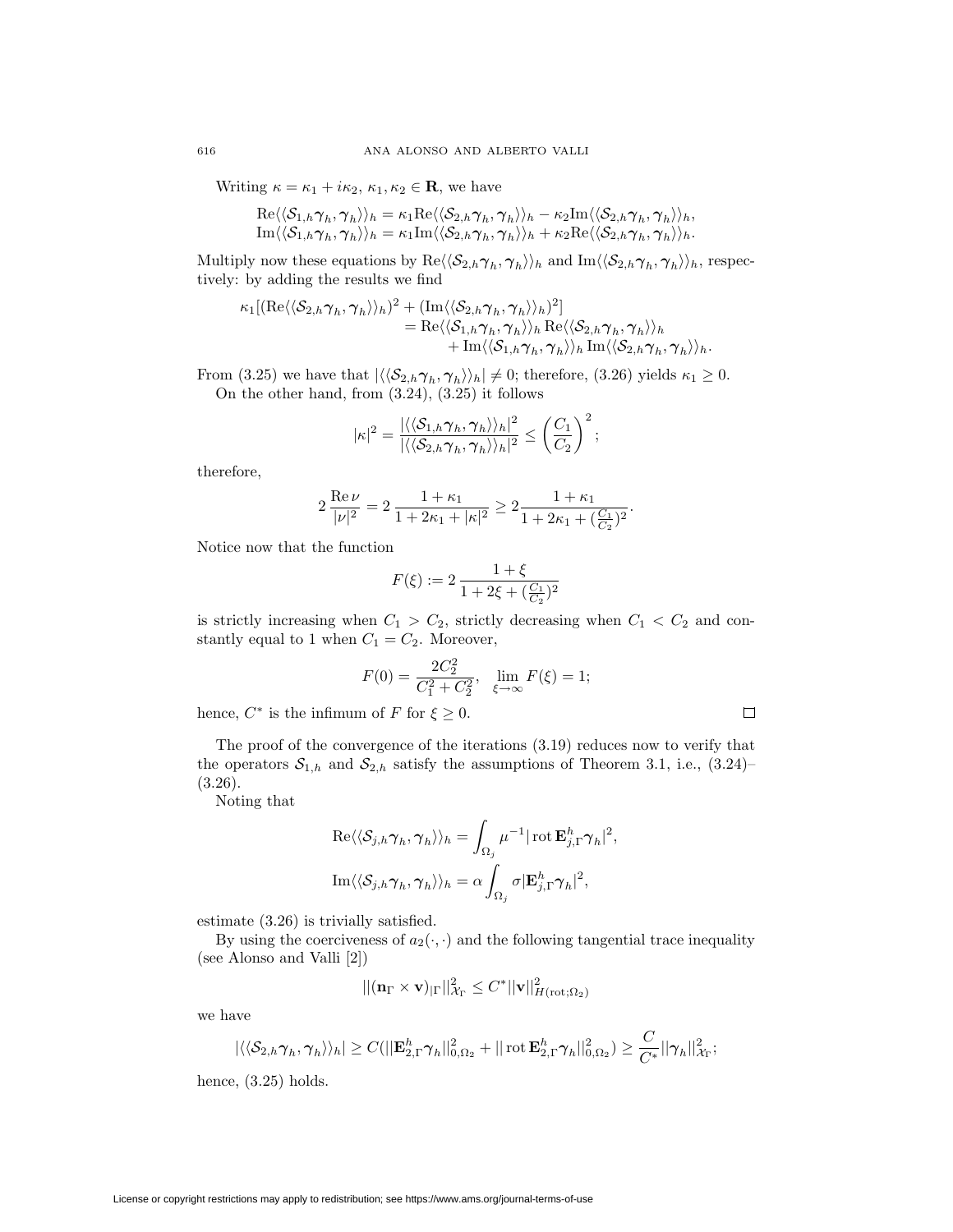$$
\mathcal{X}_{\partial\Omega}^{\delta} := \{ \eta \in (H^{\delta}(\partial\Omega))^3 \, | \, (\eta \cdot \mathbf{n})_{|\partial\Omega} = 0 \text{ and } \text{div}_{\tau} \eta \in H^{\delta}(\partial\Omega) \},
$$

and for each  $r > 0$  the space

$$
H^r(\text{\rm rot};\Omega):=\{\mathbf{v}\in (H^r(\Omega))^3\,|\,\,\text{\rm rot}\,\mathbf{v}\in (H^r(\Omega))^3\},
$$

endowed with the following norms, respectively:

$$
\|\eta\|_{\mathcal{X}_{\partial\Omega}^{\delta}} := \left(||\eta||_{\delta,\partial\Omega}^2 + ||\mathrm{div}_{\tau}\eta||_{\delta,\partial\Omega}^2\right)^{1/2},
$$
  

$$
||\mathbf{v}||_{H^r(\mathrm{rot}\,;\Omega)} := \left(||\mathbf{v}||_{r,\Omega}^2 + ||\,\mathrm{rot}\,\mathbf{v}||_{r,\Omega}^2\right)^{1/2}.
$$

Let us denote by  $\mathbf{F}_{1,\Gamma}: \mathcal{X}_{\Gamma} \to V_1$  the extension operator which at each  $\gamma \in \mathcal{X}_{\Gamma}$ associates  $\mathbf{F}_{1,\Gamma}\gamma$  such that

$$
\begin{cases}\n\mathbf{F}_{1,\Gamma}\boldsymbol{\gamma} \in V_1: \\
\quad ((\mathbf{F}_{1,\Gamma}\boldsymbol{\gamma},\mathbf{v}_1))_{\Omega_1} = 0 \quad \forall \mathbf{v}_1 \in H_0(\mathrm{rot};\Omega_1) \\
(\mathbf{n}_{\Gamma} \times \mathbf{F}_{1,\Gamma}\boldsymbol{\gamma})_{|\Gamma} = \boldsymbol{\gamma},\n\end{cases}
$$

where

$$
((\mathbf{w}_1,\mathbf{v}_1))_{\Omega_1} := \int_{\Omega_1} (\mathrm{rot}\,\mathbf{w}_1\cdot\mathrm{rot}\,\overline{\mathbf{v}_1} + \mathbf{w}_1\cdot\overline{\mathbf{v}_1}).
$$

The existence of such an operator is guaranteed provided that we can characterize  $X_{\Gamma}$  as the space of tangential traces on  $\Gamma$  of  $V_1$ . In that case, as a consequence of the closed graph theorem, it easily follows that  $\mathbf{F}_{1,\Gamma}$  is a continuous operator, i.e.,

(3.27) 
$$
||\mathbf{F}_{1,\Gamma}\boldsymbol{\gamma}||_{H(\text{rot};\Omega_1)} \leq C_0||\boldsymbol{\gamma}||_{\mathcal{X}_{\Gamma}} \qquad \forall \ \boldsymbol{\gamma} \in \mathcal{X}_{\Gamma}.
$$

The needed characterization result on  $X_{\Gamma}$  was proved in [2], under the assumption that  $\Gamma$  is either a  $C^{1,1}$  surface or a convex polyhedral portion of  $\partial \Omega_1.$ 

Finally, introduce the extension operator  $\mathbf{F}_{1,\Gamma}^h : \mathcal{X}_{h,\Gamma} \to V_{1,h}$ , which is the finite dimensional counterpart of **F**1*,*Γ:

$$
\begin{cases}\n\mathbf{F}_{1,\Gamma}^{h} \boldsymbol{\gamma}_{h} \in V_{1,h} : \\
(\mathbf{F}_{1,\Gamma}^{h} \boldsymbol{\gamma}_{h}, \mathbf{v}_{1,h})_{\Omega_{1}} = 0 \quad \forall \mathbf{v}_{1,h} \in V_{1,h}^{0} \\
(\mathbf{n}_{\Gamma} \times \mathbf{F}_{1,\Gamma}^{h} \boldsymbol{\gamma}_{h})_{|\Gamma} = \boldsymbol{\gamma}_{h}.\n\end{cases}
$$

We need the following regularity result, which is Proposition 3.7 in Amrouche, Bernardi, Dauge and Girault [5]. Let us set

$$
X_T := H(\text{rot}; \Omega) \cap H_0(\text{div}; \Omega),
$$
  

$$
X_N := H_0(\text{rot}; \Omega) \cap H(\text{div}; \Omega),
$$

both endowed with the norm

$$
||\mathbf{v}||_{0,\Omega} + ||\operatorname{div} \mathbf{v}||_{0,\Omega} + ||\operatorname{rot} \mathbf{v}||_{0,\Omega}.
$$

**Theorem 3.2.** Let  $\Omega$  be a Lipschitz polyhedron. Then there exists  $s_{\Omega} \in (1/2, 1)$ *such that the spaces*  $X_T$  *and*  $X_N$  *are both continuously imbedded in*  $(H^{s_{\Omega}}(\Omega))^3$ .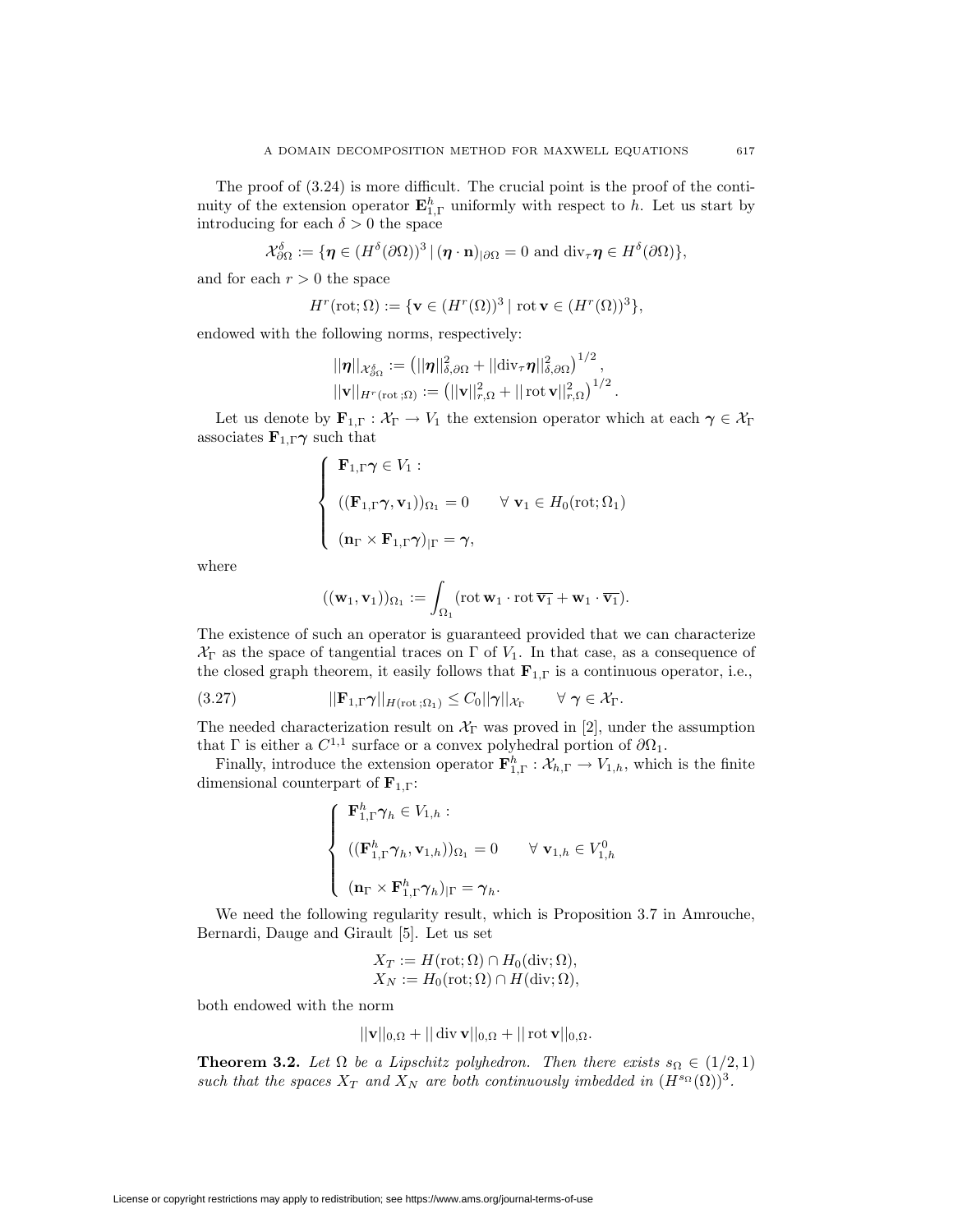We notice that  $s_{\Omega}$  only depends on the geometry of  $\Omega$ . It is related to the exponent of maximal regularity of the solutions to the Laplace operator with  $L^2(\Omega)$ on the right-hand side and homogeneous Dirichlet or Neumann boundary datum (see Amrouche, Bernardi, Dauge and Girault [5], Remark 3.8).

The proof of (3.24) is based on the following three theorems, which will be proven in the Sections 4, 5 and 6. From now on the subdomain  $\Omega_1$  is always assumed to be a *Lipschitz polyhedron*. Finally, set  $\kappa_{\Omega} := s_{\Omega} - 1/2$ , where  $s_{\Omega}$  is as in Theorem 3.2.

**Theorem A.** *Assume that*  $\Gamma$  *is a convex portion of*  $\partial\Omega_1$ *. Given*  $\delta \in (0, \kappa_{\Omega_1}]$ *, there exists*  $K_1 > 0$  *such that for all*  $\gamma \in \mathcal{X}_{\Gamma}$  *with*  $\widetilde{\gamma} \in \mathcal{X}_{\partial \Omega_1}^{\delta}$  *one has*  $\mathbf{F}_{1,\Gamma} \gamma \in \mathcal{F}_{1,\Gamma}^{1/2+\delta}(\Gamma_{\Gamma},\mathcal{O}_{\Gamma})$  $H^{1/2+\delta}(\text{rot};\Omega_1)$  *and* 

$$
||\mathbf{F}_{1,\Gamma}\gamma||_{H^{\frac{1}{2}+\delta}(\mathrm{rot}\,;\Omega_1)}\leq K_1||\widetilde{\gamma}||_{\mathcal{X}^{\delta}_{\partial\Omega_1}}.
$$

Here, as usual,  $\widetilde{\gamma}$  denotes the extension of  $\gamma$  by **0** on  $\partial\Omega_1 \setminus \Gamma$ .

**Theorem B.** Let  $\mathcal{T}_h$  be a regular family of triangulations. Assume that  $\gamma_h \in \mathcal{X}_{\Gamma,h}$ *and that*  $\mathbf{F}_{1,\Gamma}\gamma_h \in H^r(\text{rot}; \Omega_1)$  *for a certain*  $r \in (1/2, 1)$ *. Then there exists a constant*  $K_2 > 0$ *, independent of h, such that* 

$$
||\mathbf{F}_{1,\Gamma}\boldsymbol{\gamma}_h-\mathbf{F}^h_{1,\Gamma}\boldsymbol{\gamma}_h||_{H(\mathrm{rot}\,;\Omega_1)}\leq K_2h^r||\mathbf{F}_{1,\Gamma}\boldsymbol{\gamma}_h||_{H^r(\mathrm{rot}\,;\Omega_1)} \qquad\forall\,\,\boldsymbol{\gamma}_h\in\mathcal{X}_{\Gamma,h}.
$$

**Theorem C.** Let  $\mathcal{M}_h$  be the family of triangulations of  $\partial\Omega_1$  induced by  $\mathcal{T}_h$ . As*sume that*  $\mathcal{M}_h$  *is quasi-uniform. Then for each*  $\epsilon \in (0,1/2)$  *there exists a constant*  $K_3 > 0$ *, independent of h, such that* 

$$
||\widetilde{\gamma}_h||_{\mathcal{X}_{\partial\Omega_1}^{\varepsilon}} \leq K_3 h^{-\frac{1}{2}-\varepsilon}||\gamma_h||_{\mathcal{X}_{\Gamma}} \qquad \forall \ \gamma_h \in \mathcal{X}_{\Gamma,h}.
$$

Once we have established these results, we are in a condition to prove the following

**Proposition 3.3.** *Assume that*  $\Gamma$  *is convex portion of*  $\partial\Omega_1$  *and that*  $\mathcal{M}_h$  *is a quasiuniform family of triangulations of*  $\partial\Omega_1$ *. Then there exists a constant*  $K_4 > 0$ *, independent of h, such that*

$$
|\langle\langle \mathcal{S}_{1,h}\boldsymbol{\gamma}_h,\boldsymbol{\eta}_h\rangle\rangle_h|\leq K_4||\boldsymbol{\gamma}_h||_{\mathcal{X}_{\Gamma}}||\boldsymbol{\eta}_h||_{\mathcal{X}_{\Gamma}}\qquad\forall\,\,\boldsymbol{\gamma}_h,\boldsymbol{\eta}_h\in\mathcal{X}_{\Gamma,h},
$$

*which is estimate* (3*.*24)*.*

*Proof.* From the definition of the Steklov-Poincaré operator  $S_{1,h}$  we have

$$
\begin{aligned} |\langle\langle \mathcal{S}_{1,h}\gamma_h,\pmb{\eta}_h\rangle\rangle_h| &= |a_1(\mathbf{E}_{1,\Gamma}^h\gamma_h,\mathbf{E}_{1,\Gamma}^h\pmb{\eta}_h)|\\ &\leq \beta_1||\mathbf{E}_{1,\Gamma}^h\gamma_h||_{H(\mathrm{rot}\,;\Omega_1)}||\mathbf{E}_{1,\Gamma}^h\pmb{\eta}_h||_{H(\mathrm{rot}\,;\Omega_1)},\end{aligned}
$$

where  $\beta_1 > 0$  is the continuity constant of  $a_1(\cdot, \cdot)$ . Therefore, the proof is complete if we show that there exists a constant  $C > 0$ , independent of  $h$ , such that

$$
||\mathbf{E}_{1,\Gamma}^h \boldsymbol{\gamma}_h||_{H(\mathrm{rot}\,;\Omega_1)} \leq C||\boldsymbol{\gamma}_h||_{\mathcal{X}_{\Gamma}} \qquad \forall \ \boldsymbol{\gamma}_h \in \mathcal{X}_{\Gamma,h}.
$$

Taking in (3.13) the test function  $\mathbf{v}_{1,h} = \mathbf{E}_{1,\Gamma}^h \boldsymbol{\gamma}_h - \mathbf{F}_{1,\Gamma}^h \boldsymbol{\gamma}_h$  we have

$$
a_1(\mathbf{E}_{1,\Gamma}^h \boldsymbol{\gamma}_h, \mathbf{E}_{1,\Gamma}^h \boldsymbol{\gamma}_h) = a_1(\mathbf{E}_{1,\Gamma}^h \boldsymbol{\gamma}_h, \mathbf{F}_{1,\Gamma}^h \boldsymbol{\gamma}_h).
$$

Hence

(3.28) 
$$
||\mathbf{E}_{1,\Gamma}^h \boldsymbol{\gamma}_h||_{H(\mathrm{rot}\,;\Omega_1)} \leq \frac{\beta_1}{\alpha_1}||\mathbf{F}_{1,\Gamma}^h \boldsymbol{\gamma}_h||_{H(\mathrm{rot}\,;\Omega_1)},
$$

where  $\alpha_1$  is the coerciveness constant of the bilinear form  $a_1(\cdot, \cdot)$ .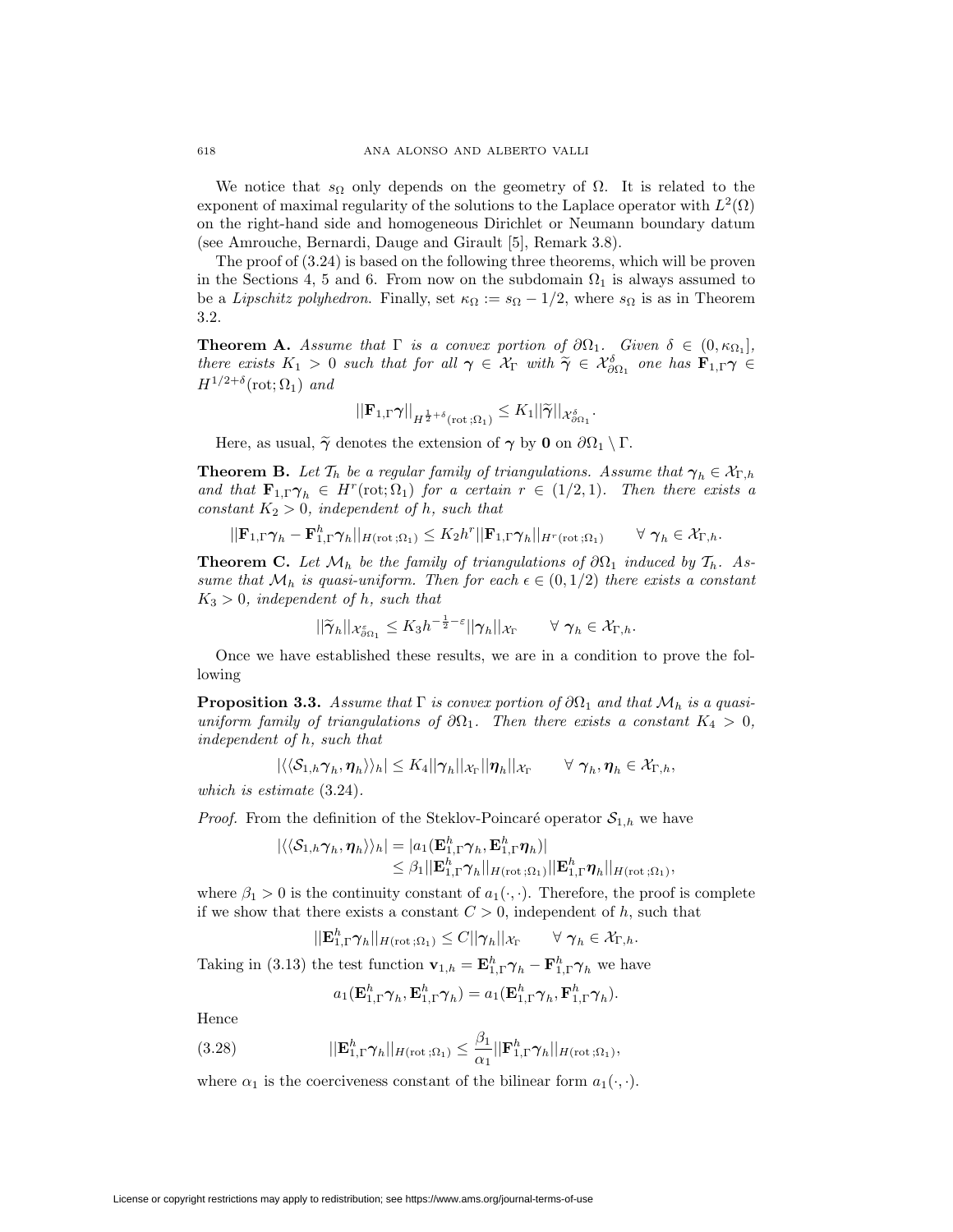Moreover

(3.29) 
$$
||\mathbf{F}_{1,\Gamma}^h \boldsymbol{\gamma}_h||_{H(\text{rot};\Omega_1)} \leq ||\mathbf{F}_{1,\Gamma}^h \boldsymbol{\gamma}_h - \mathbf{F}_{1,\Gamma} \boldsymbol{\gamma}_h||_{H(\text{rot};\Omega_1)} + ||\mathbf{F}_{1,\Gamma} \boldsymbol{\gamma}_h||_{H(\text{rot};\Omega_1)};
$$
 therefore, from (3.27) we only have to estimate the first term in (3.29).

At first, remark that  $\gamma_h \in \mathcal{X}_{\Gamma,h}$  yields  $\widetilde{\gamma_h} \in \mathcal{X}_{\Omega_1}^{\delta}$  for each  $\delta \in (0,1/2)$ , as both  $\widetilde{\gamma_h}$ <br>d div  $\widetilde{\gamma_{\Gamma}}$  are (discontinuous) piecewise polynomial. Therefore, from Theorem A and  $\text{div}_{\tau} \widetilde{\gamma}_h$  are (discontinuous) piecewise-polynomial. Therefore, from Theorem A we have that  $\mathbf{F}_{1,\Gamma} \gamma_h \in H^{1/2+\delta}(\text{rot}; \Omega_1)$  for any  $\delta \in (0, \kappa_{\Omega_1}]$ . Using also Theorem B (where  $r = 1/2 + \delta$ ) we have

$$
||\mathbf{F}_{1,\Gamma}^h \boldsymbol{\gamma}_h - \mathbf{F}_{1,\Gamma} \boldsymbol{\gamma}_h||_{H(\text{rot};\Omega_1)} \leq K_2 h^{\frac{1}{2}+\delta} ||\mathbf{F}_{1,\Gamma} \boldsymbol{\gamma}_h||_{H^{\frac{1}{2}+\delta}(\text{rot};\Omega_1)} \leq K_1 K_2 h^{\frac{1}{2}+\delta} ||\widetilde{\boldsymbol{\gamma}}_h||_{\mathcal{X}_{\partial \Omega_1}^{\delta}}.
$$

Now we can apply Theorem C (for  $\epsilon = \delta$ ) and we find

(3.30) 
$$
||\mathbf{F}_{1,\Gamma}^h \boldsymbol{\gamma}_h - \mathbf{F}_{1,\Gamma} \boldsymbol{\gamma}_h||_{H(\text{rot};\Omega_1)} \leq K_1 K_2 K_3 ||\boldsymbol{\gamma}_h||_{\mathcal{X}_{\Gamma}}.
$$

The proof follows from  $(3.27)$ – $(3.30)$ .

$$
\Box
$$

*Remark* 3.4*.* In Theorem A and in Proposition 3.3 the assumption on Γ is only needed to assure that  $\mathcal{X}_{\Gamma}$  is the space of tangential traces on  $\Gamma$  of  $V_1$ .

# 4. Proof of Theorem A

Let us introduce the finite dimensional spaces

$$
\mathcal{H}(e) := \{ \boldsymbol{\omega} \in (L^2(\Omega))^3 \mid \text{rot } \boldsymbol{\omega} = \mathbf{0}, \text{ div } \boldsymbol{\omega} = 0, (\mathbf{n} \times \boldsymbol{\omega})_{|\partial\Omega} = \mathbf{0} \},
$$
  

$$
\mathcal{H}(m) := \{ \boldsymbol{\varrho} \in (L^2(\Omega))^3 \mid \text{rot } \boldsymbol{\varrho} = \mathbf{0}, \text{ div } \boldsymbol{\varrho} = 0, (\boldsymbol{\varrho} \cdot \mathbf{n})_{|\partial\Omega} = 0 \}.
$$

We start recalling the following theorems, whose proof can be essentially found in Saranen [16] (see also Valli [17]).

**Theorem 4.1.** *Let*  $\Omega \subset \mathbb{R}^3$  *be a bounded domain with Lipschitz boundary*  $\partial \Omega$ *. Each function*  $\mathbf{w} \in (L^2(\Omega))^3$  *can be written as* 

(4.1) 
$$
\mathbf{w} = \operatorname{rot} \mathbf{p} + \nabla q + \sum_{k=1}^{n} \alpha_k \varrho_k,
$$

*where* **p** *satisfies*

(4.2)  

$$
\begin{cases}\n\text{rot rot } \mathbf{p} = \text{rot } \mathbf{w} & \text{in } \Omega \\
\text{div } \mathbf{p} = 0 & \text{in } \Omega \\
(\mathbf{n} \times \mathbf{p})_{|\partial\Omega} = \mathbf{0} & \text{on } \partial\Omega \\
(\mathbf{p}, \omega) = 0 & \forall \omega \in \mathcal{H}(e),\n\end{cases}
$$

*q satisfies*

(4.3)  

$$
\begin{cases}\n\Delta q = \text{div } \mathbf{w} & \text{in } \Omega \\
\left(\frac{\partial q}{\partial n}\right)_{|\partial\Omega} = (\mathbf{w} \cdot \mathbf{n})_{|\partial\Omega} & \text{on } \partial\Omega \\
\int_{\Omega} q = 0,\n\end{cases}
$$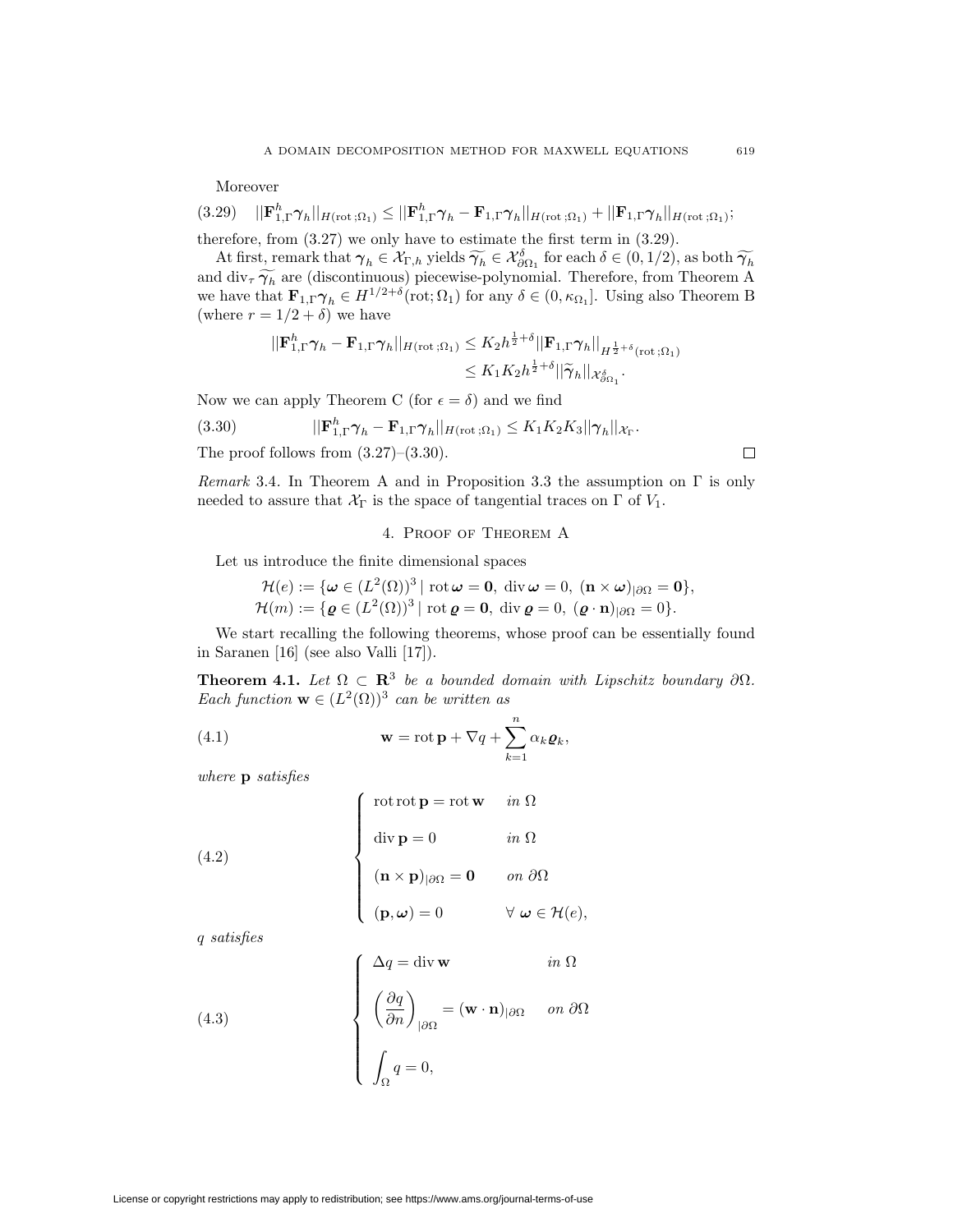*the functions*  $\{\boldsymbol{\varrho}_k\}_{k=1}^n$  *are an orthonormal basis of*  $\mathcal{H}(m)$ *, and the coefficients*  $\alpha_k$ *are given by*  $\alpha_k = (\mathbf{w}, \mathbf{\varrho}_k)$ ,  $k = 1, ..., n$ .

**Theorem 4.2.** *Let*  $\Omega \subset \mathbb{R}^3$  *be a bounded domain with Lipschitz boundary*  $\partial \Omega$ *. Then there exists a constant*  $C_{\Omega} > 0$  *such that* 

 $||\mathbf{w}||_{0,\Omega} \leq C_{\Omega} (||\cot \mathbf{w}||_{0,\Omega} + ||\dim \mathbf{w}||_{0,\Omega}) \qquad \forall \mathbf{w} \in X_T \cap \mathcal{H}(m)^{\perp}.$ 

We are now in a position to prove some auxiliary results, which are interesting on their own as they are regularity results for harmonic fields. In the particular case in which the parameter  $\delta$  is equal to 0, Costabel [6] proved the same regularity result for a simply connected Lipschitz domain with connected boundary.

**Theorem 4.3** (Regularity for Dirichlet harmonic fields)**.** *Let* Ω *be a Lipschitz polyhedron. Then for each*  $\delta \in (0, 1/2)$  *the space* 

$$
W := \{ \mathbf{w} \in H(\text{rot}; \Omega) \cap H(\text{div}; \Omega) \, | \, (\mathbf{n} \times \mathbf{w})_{|\partial \Omega} \in (H^{\delta}(\partial \Omega))^3 \}
$$

*is continuously imbedded in*  $(H^{1/2+\epsilon_*}(\Omega))^3$ *, where*  $\epsilon_* := \min(\delta, \kappa_\Omega)$ *.* 

*Proof.* From Theorem 4.1 each function  $\mathbf{w} \in W$  can be written as

(4.4) 
$$
\mathbf{w} = \operatorname{rot} \mathbf{p} + \nabla q + \sum_{k=1}^{n} \alpha_k \varrho_k.
$$

Since rot rot  $\mathbf{p} = \text{rot } \mathbf{w} \in (L^2(\Omega))^3$ , and  $(\mathbf{n} \times \mathbf{p})_{|\partial\Omega} = \mathbf{0}$  yields  $(\text{rot } \mathbf{p} \cdot \mathbf{n})_{|\partial\Omega} =$  $-\text{div}_{\tau}(\mathbf{n} \times \mathbf{p})_{|\partial\Omega} = 0$ , we have that rot  $\mathbf{p} \in X_T$ . Moreover,  $\varrho_k \in \mathcal{H}(m) \subset X_T$ ; hence, from Theorem 3.2 we find that rot **p** and each  $\boldsymbol{\varrho}_k$  belong to  $(H^{1/2+\kappa\Omega}(\Omega))^3$ . From  $\alpha_k = (\mathbf{w}, \rho_k)$  it follows at once that

(4.5) 
$$
\sum_{k=1}^n |\alpha_k| ||\boldsymbol{\varrho}_k||_{\frac{1}{2}+\kappa_{\Omega,\Omega}} \leq C ||\mathbf{w}||_{0,\Omega}.
$$

Moreover, it is easily verified that rot  $\mathbf{p} \in \mathcal{H}(m)^{\perp}$ ; hence, from Theorems 3.2 and 4.2 we have

(4.6)  
\n
$$
\| \operatorname{rot} \mathbf{p} \|_{\frac{1}{2} + \kappa_{\Omega}, \Omega} \leq C \| \operatorname{rot} \mathbf{p} \|_{X_T}
$$
\n
$$
\leq C(1 + C_{\Omega}) (\|\operatorname{rot} \operatorname{rot} \mathbf{p} \|_{0, \Omega} + \|\operatorname{div} \operatorname{rot} \mathbf{p} \|_{0, \Omega})
$$
\n
$$
= C(1 + C_{\Omega}) \|\operatorname{rot} \mathbf{w} \|_{0, \Omega}.
$$

On the other hand, from

$$
\nabla q = (\nabla q \cdot \mathbf{n})_{|\partial \Omega} \mathbf{n} - \mathbf{n} \times (\mathbf{n} \times \nabla q)_{|\partial \Omega}
$$

we have

$$
\nabla_{\tau} q_{|\partial\Omega} = -\mathbf{n} \times (\mathbf{n} \times \nabla q)_{|\partial\Omega},
$$

and therefore

$$
\nabla_{\tau} q_{|\partial\Omega} = -\mathbf{n} \times \left( (\mathbf{n} \times \mathbf{w})_{|\partial\Omega} - (\mathbf{n} \times \operatorname{rot} \mathbf{p})_{|\partial\Omega} - (\mathbf{n} \times \sum_{k=1}^n \alpha_k \varrho_k)_{|\partial\Omega} \right).
$$

The unit normal vector **n** is piecewise constant, as  $\Omega$  is a polyhedron; hence,

$$
\nabla_{\tau} q_{|\partial\Omega} \in (H^{\epsilon_*}(\Omega))^3.
$$

From  $q \in H^1(\Omega)$  we also have that  $q_{|\partial\Omega} \in H^{1/2}(\partial\Omega) \subset L^2(\partial\Omega)$ ; therefore, we conclude that

$$
q_{|\partial\Omega} \in H^{1+\epsilon_*}(\partial\Omega)
$$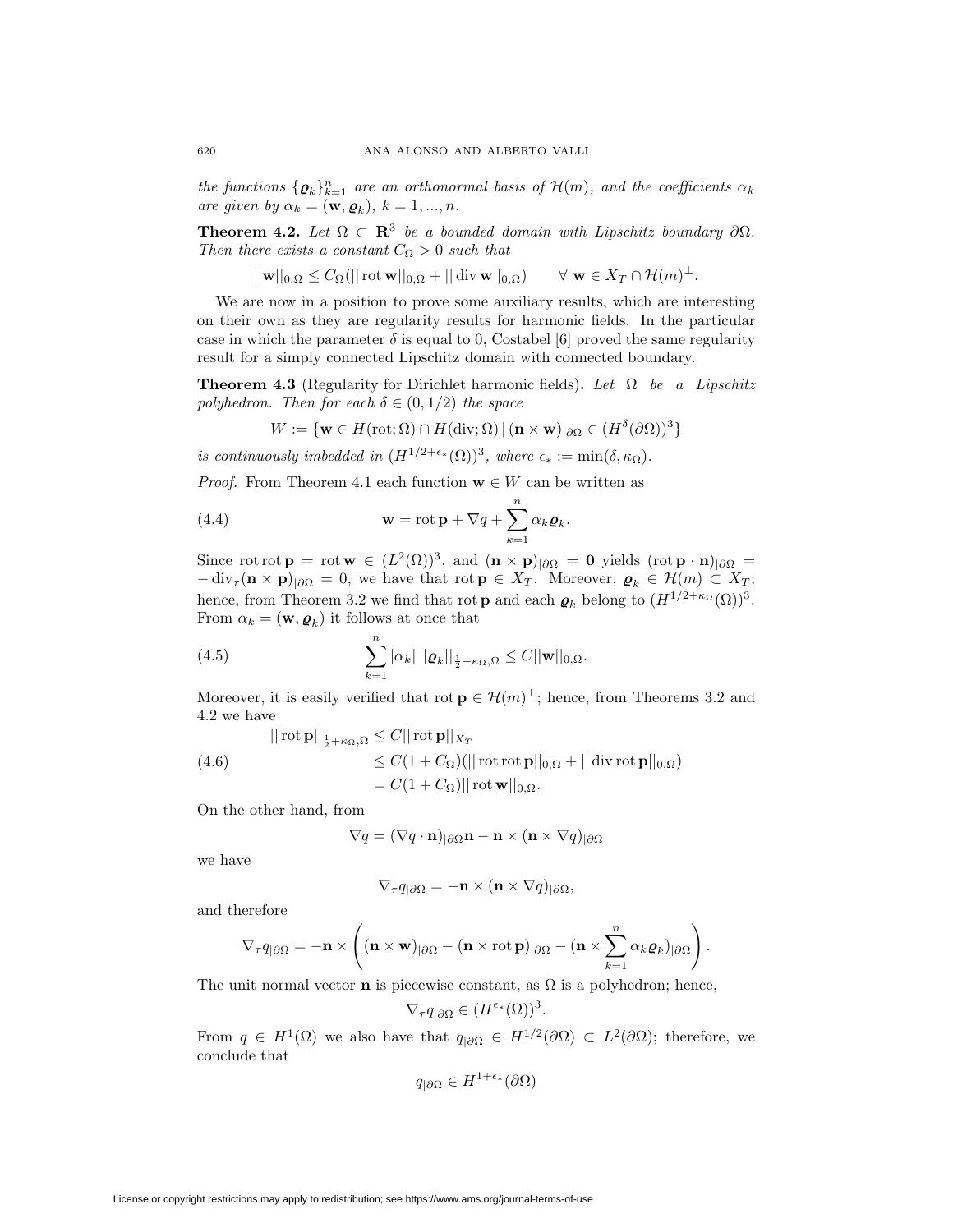and we find the estimate

$$
||q_{|\partial\Omega}||_{1+\varepsilon_*,\partial\Omega} \leq C(||q||_{0,\partial\Omega} + ||\nabla_{\tau}q_{|\partial\Omega}||_{\varepsilon_*,\partial\Omega}) \leq C(||q||_{1,\Omega} + ||\nabla_{\tau}q_{|\partial\Omega}||_{\varepsilon_*,\partial\Omega})
$$
  

$$
\leq C(||\mathbf{w}||_{0,\Omega} + ||(\mathbf{n} \times \mathbf{w})_{|\partial\Omega}||_{\delta,\partial\Omega}
$$
  

$$
+ ||\operatorname{rot}\mathbf{p}||_{\frac{1}{2}+\kappa_{\Omega},\Omega} + \sum_{k=1}^{n} |\alpha_k| ||\varrho_k||_{\frac{1}{2}+\kappa_{\Omega},\Omega}).
$$

Since  $\Delta q = \text{div } \mathbf{w} \in L^2(\Omega)$ , from the regularity results for the Dirichlet boundary value problem for the Laplace operator it follows that  $q \in H^{3/2+\epsilon_*}(\Omega)$  (see Dauge [7], Corollary 18.13), and

(4.7) 
$$
||\nabla q||_{\frac{1}{2}+\varepsilon_*,\Omega} \leq ||q||_{\frac{3}{2}+\varepsilon_*,\Omega} \leq C(||\operatorname{div} \mathbf{w}||_{0,\Omega} + ||q_{|\partial\Omega}||_{1+\varepsilon_*,\partial\Omega}).
$$

From the representation formula (4.1) we finally have  $\mathbf{w} \in (H^{3/2+\epsilon_*}(\Omega))^3$  and from  $(4.5)–(4.7)$ 

$$
(4.8) \quad ||\mathbf{w}||_{\frac{1}{2}+\varepsilon_*,\Omega} \leq ||\operatorname{rot} \mathbf{p}||_{\frac{1}{2}+\kappa_{\Omega},\Omega} + ||\nabla q||_{\frac{1}{2}+\varepsilon_*,\Omega} + \sum_{k=1}^n |\alpha_k| ||\mathbf{q}_k||_{\frac{1}{2}+\kappa_{\Omega},\Omega}
$$
  
\n
$$
\leq C(||\mathbf{w}||_{0,\Omega} + ||\operatorname{rot} \mathbf{w}||_{0,\Omega} + ||\operatorname{div} \mathbf{w}||_{0,\Omega} + ||(\mathbf{n} \times \mathbf{w})_{|\partial\Omega}||_{\delta,\partial\Omega}),
$$
  
\nwhich concludes the proof.

which concludes the proof.

A similar result is the following

**Theorem 4.4** (Regularity for Neumann harmonic fields)**.** *Let* Ω *be a Lipschitz polyhedron. Then for each*  $\delta \in (0, 1/2)$  *the space* 

$$
V := \{ \mathbf{w} \in H(\text{rot}; \Omega) \cap H(\text{div}; \Omega) \, | \, (\mathbf{n} \cdot \mathbf{w})_{|\partial\Omega} \in H^{\delta}(\partial\Omega) \}
$$

*is continuously imbedded in*  $(H^{1/2+\epsilon_*}(\Omega))^3$ *, where*  $\epsilon_* := \min(\delta, \kappa_{\Omega})$ *.* 

*Proof.* As in the proof of Theorem 4.3, we use the representation formula  $(4.1)$ . The first and the third term can be treated as done there; hence, we have only to check the regularity of *q*.

It is the solution of a Neumann boundary value problem for the Laplace operator with  $L^2(\Omega)$  right-hand side, and  $H^{\delta}(\partial\Omega)$  Neumann datum. As a consequence of Corollary 23.5 in Dauge [7] we have that  $q \in H^{3/2+\epsilon_*}(\Omega)$  and

 $||\nabla q||_{\frac{1}{2}+\varepsilon_*,\Omega} \leq C(||\operatorname{div} \mathbf{w}||_{0,\Omega} + ||(\mathbf{n} \cdot \mathbf{w})_{|\partial\Omega}||_{\delta,\partial\Omega}).$ 

Using  $(4.5)$ ,  $(4.6)$  we finally have

$$
(4.9) \quad ||\mathbf{w}||_{\frac{1}{2}+\varepsilon_*,\Omega} \leq ||\operatorname{rot} \mathbf{p}||_{\frac{1}{2}+\kappa_{\Omega},\Omega} + ||\nabla q||_{\frac{1}{2}+\varepsilon_*,\Omega} + \sum_{k=1}^n |\alpha_k| ||\varrho_k||_{\frac{1}{2}+\kappa_{\Omega},\Omega}
$$
  

$$
\leq C(||\mathbf{w}||_{0,\Omega} + ||\operatorname{rot} \mathbf{w}||_{0,\Omega} + ||\operatorname{div} \mathbf{w}||_{0,\Omega} + ||(\mathbf{n} \cdot \mathbf{w})_{|\partial\Omega}||_{\delta,\partial\Omega})
$$

and the proof is concluded.

We are now in a position to give the proof of Theorem A.

*Proof of Theorem A.*  $\mathbf{F}_{1,\Gamma} \gamma \in H(\text{rot}; \Omega_1)$  satisfies

$$
\operatorname{rot}\operatorname{rot}\mathbf{F}_{1,\Gamma}\boldsymbol{\gamma} + \mathbf{F}_{1,\Gamma}\boldsymbol{\gamma} = \mathbf{0} \quad \text{in } \Omega_1;
$$

therefore, div  $\mathbf{F}_{1,\Gamma}\gamma = 0$  in  $\Omega_1$ . We can apply Theorem 4.3 and we find that  $\mathbf{F}_{1,\Gamma}\gamma \in H^{1/2+\delta}(\Omega_1)$  and

$$
||\mathbf{F}_{1,\Gamma}\boldsymbol{\gamma}||_{\frac{1}{2}+\delta,\Omega_1} \leq C(||\mathbf{F}_{1,\Gamma}\boldsymbol{\gamma}||_{H(\mathrm{rot};\Omega_1)} + ||\widetilde{\boldsymbol{\gamma}}||_{\delta,\partial\Omega_1}).
$$

 $\Box$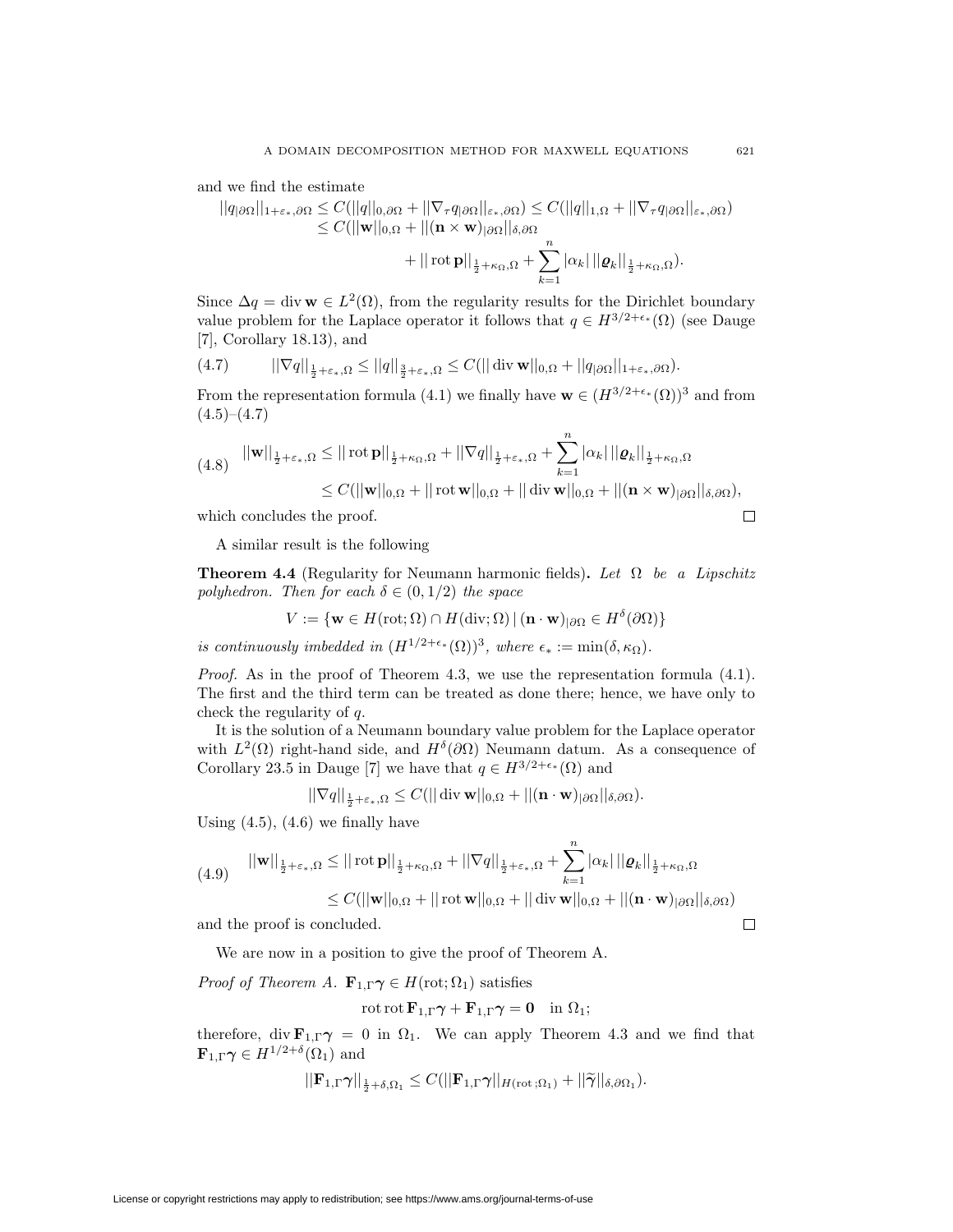Assuming that  $\Gamma$  is convex portion of  $\partial\Omega_1$ , from (3.27) we finally have

(4.10) 
$$
||\mathbf{F}_{1,\Gamma}\boldsymbol{\gamma}||_{\frac{1}{2}+\delta,\Omega_1} \leq C(||\widetilde{\boldsymbol{\gamma}}||_{\delta,\partial\Omega_1}+||\mathrm{div}_{\tau}\widetilde{\boldsymbol{\gamma}}||_{-1/2,\partial\Omega_1}).
$$

Let us denote by  $\mathbf{G}_{1,\Gamma}\gamma := \text{rot } \mathbf{F}_{1,\Gamma}\gamma$ . We first notice that

 $(\mathbf{G}_{1,\Gamma}\boldsymbol{\gamma}\cdot\mathbf{n})_{|\partial\Omega_1} = -\text{div}_{\tau}\widetilde{\boldsymbol{\gamma}} \in H^{\delta}(\partial\Omega_1)$ 

and that  $\text{rot } G_{1,\Gamma} \gamma = -\mathbf{F}_{1,\Gamma} \gamma \in (L^2(\Omega_1))^3$ . We can apply Theorem 4.4 and we find that  $\mathbf{G}_{1,\Gamma}\gamma \in H^{1/2+\delta}(\Omega_1)$  and

$$
||\mathbf{G}_{1,\Gamma}\boldsymbol{\gamma}||_{\frac{1}{2}+\delta,\Omega_1}\leq C(||\mathbf{G}_{1,\Gamma}\boldsymbol{\gamma}||_{H(\mathrm{rot}\,;\Omega_1)}+||\mathrm{div}_{\tau}\widetilde{\boldsymbol{\gamma}}||_{\delta,\partial\Omega_1}).
$$

On the other hand, it is at once verified that

$$
||\mathbf{G}_{1,\Gamma}\pmb{\gamma}||_{H(\mathrm{rot}\,;\Omega_1)} \leq C||\mathbf{F}_{1,\Gamma}\pmb{\gamma}||_{H(\mathrm{rot}\,;\Omega_1)};
$$

hence, from (3.27)

(4.11) 
$$
|| \operatorname{rot} \mathbf{F}_{1,\Gamma} \boldsymbol{\gamma} ||_{\frac{1}{2} + \delta,\Omega_1} \leq C(||\boldsymbol{\gamma}||_{-1/2,\Gamma} + ||\operatorname{div}_{\tau} \widetilde{\boldsymbol{\gamma}}||_{\delta,\partial\Omega_1}).
$$

From  $(4.10)$ ,  $(4.11)$  we have

(4.12) 
$$
||\mathbf{F}_{1,\Gamma}\boldsymbol{\gamma}||_{H^{\frac{1}{2}+\delta}(\text{rot};\Omega_1)} \leq K_1 ||\widetilde{\boldsymbol{\gamma}}||_{\mathcal{X}_{\partial\Omega_1}^{\delta}},
$$

which concludes the proof.

# 5. Proof of Theorem B

The proof of Theorem B is based on the estimate for the interpolation error. Let us recall that the finite elements we are going to employ are the Nédélec finite element of first type (however, as we already noticed, the same results hold also for the Nédélec finite element of second type introduced in [13]). They are defined for  $k \geq 1$  as

(5.1) 
$$
N_h^k := \{ \mathbf{v}_h \in H(\text{rot}; \Omega) \mid \mathbf{v}_{h|K} \in R_k \ \forall \ K \in \mathcal{T}_h \},
$$

where

$$
R_k := (\mathbf{P}_{k-1})^3 \oplus S_k, \quad S_k := \{ \mathbf{p} \in (\mathbf{P}_k^*)^3 | \mathbf{p}(\mathbf{x}) \cdot \mathbf{x} = 0 \}
$$

and  $\mathbf{P}_k^*$  is the space of homogeneous polynomials of degree *k*. The degrees of freedom of  $N_h^k$  are given by

(5.2) 
$$
m_1(\mathbf{v}) := \left\{ \int_a \mathbf{v} \cdot \mathbf{t}_a q \text{ for all } q \in \mathbf{P}_{k-1}(a) \text{ for the six edges } a \text{ of } K \right\},
$$

where  $\mathbf{t}_a$  is a unit vector having the same direction as the edge *a*; when  $k \geq 2$  one has to add

(5.3)

$$
m_2(\mathbf{v}) := \left\{ \int_f (\mathbf{v} \times \mathbf{n}) \cdot \mathbf{q} \text{ for all } \mathbf{q} \in (\mathbf{P}_{k-2}(f))^2 \text{ for the four faces } f \text{ of } K \right\};
$$

and finally for  $k \geq 3$  one has to take also

(5.4) 
$$
m_3(\mathbf{v}) := \left\{ \int_K \mathbf{v} \cdot \mathbf{q} \text{ for all } \mathbf{q} \in (\mathbf{P}_{k-3}(K))^3 \right\}.
$$

Nédélec [12] has proven that these degrees of freedom are "curl-conforming" and determine a unique element of  $R_k$ . Let us denote by  $\prod_h^k$  the interpolation operator valued in  $N_h^k$ .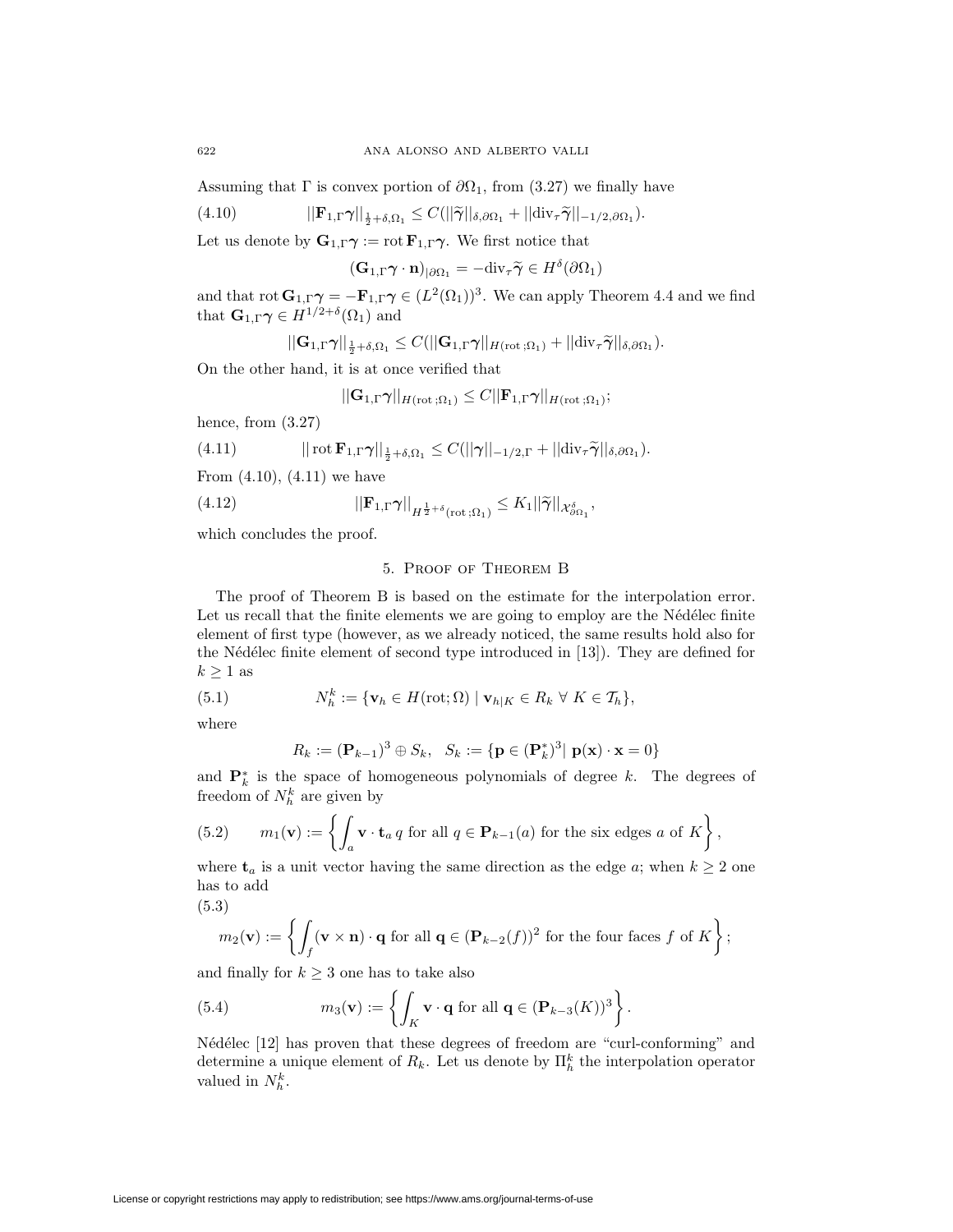**Lemma 5.1.** *The interpolation operator*  $\Pi_h^k$  *is defined in*  $H^r(\text{rot}; \Omega)$  *for any*  $r >$ 1*/*2*.*

*Proof.* It is only necessary to see that the moments introduced in  $(5.2)$ – $(5.4)$  are well defined.

If **v**  $\in$  *H<sup>r</sup>*(rot;  $\Omega$ ) for  $r > 1/2$ , then in particular **v**<sub>|*K*</sub>  $\in$   $(H<sup>r</sup>(K))$ <sup>3</sup> and from the trace theorem  $\mathbf{v}_{|f} \in (L^2(f))^3$ ; therefore, the moments  $m_3(\mathbf{v})$  and  $m_2(\mathbf{v})$  are defined.

Concerning the moments  $m_1(\mathbf{v})$ , let *a* be one of the edges of a face *f*. Denote as usual by **n** the unit outward normal vector on  $\partial K$  and by  $\nu$  the unit vector contained in the plane identified by *f*, pointing outward *f* and normal to *a*. The unit vector  $\mathbf{t}_a$  can be written as  $\mathbf{t}_a = \mathbf{n} \times \boldsymbol{\nu}$ . Therefore we have

(5.5) 
$$
\int_a \mathbf{v} \cdot \mathbf{t}_a \ q = \int_a \mathbf{v} \cdot (\mathbf{n} \times \boldsymbol{\nu}) \ q = \int_a (\mathbf{v} \times \mathbf{n}) \cdot \boldsymbol{\nu} \ q.
$$

From the assumption on **v** we know  $\mathbf{v}_{|f} \times \mathbf{n} \in (H^{r-1/2}(f))^3$  and  $\text{div}_{\tau}(\mathbf{v}_{|f} \times \mathbf{n}) =$  $(\text{rot } \mathbf{v})_{|f} \cdot \mathbf{n} \in H^{r-1/2}(f);$  hence, in particular  $\mathbf{v}_{|f} \times \mathbf{n} \in (L^p(f))^3$  for a suitable  $p > 2$ and  $\text{div}_{\tau}(\mathbf{v}_{|f} \times \mathbf{n}) \in L^2(f)$ . This easily yields  $((\mathbf{v}_{|f} \times \mathbf{n}) \cdot \mathbf{\nu})_{|\partial f} \in W^{-1/p,p}(\partial f)$  and then the moments  $m_1(\mathbf{v})$  are defined by means of a duality argument. then the moments  $m_1(\mathbf{v})$  are defined by means of a duality argument.

Now we want to prove that

(5.6) 
$$
||\mathbf{v} - \Pi_h^k \mathbf{v}||_{H(\text{rot};\Omega)} \leq Ch^{\min(r,k)} ||\mathbf{v}||_{H^r(\text{rot};\Omega)} \qquad \forall \mathbf{v} \in H^r(\text{rot};\Omega),
$$

where, as before,  $r > 1/2$  and  $k \geq 1$ .

This result is already known when  $r > k$ , as for any  $\mathbf{v} \in H^k(\text{rot}; \Omega)$  Nédélec [12] has proven

(5.7) 
$$
||\mathbf{v} - \Pi_h^k \mathbf{v}||_{0,\Omega} \le Ch^k(|\mathbf{v}|_{k,\Omega} + |\operatorname{rot} \mathbf{v}|_{k,\Omega}),
$$

and Monk [11] has obtained

(5.8) 
$$
|| \operatorname{rot}(\mathbf{v} - \Pi_h^k \mathbf{v}) ||_{0,\Omega} \leq Ch^k || \operatorname{rot} \mathbf{v} ||_{k,\Omega}.
$$

By following their proofs, it is an easy matter to verify that (5.6) holds also for a positive integer *r*,  $r \leq k - 1$ . Therefore, we are left with the proof of (5.6) in the case of a non-integer  $r$ ,  $1/2 < r < k$ .

The reference tetrahedron  $\hat{K}$  is the one with vertices  $P_0 := (0,0,0), P_1 :=$  $(1,0,0), P_2 := (0,1,0)$  and  $P_3 := (0,0,1)$ , and each tetrahedron  $K \in \mathcal{T}_h$  can be obtained from  $\hat{K}$  by means of an invertible affine map  $F_K(\hat{\mathbf{x}}) = B_K \hat{\mathbf{x}} + b_K$ .

Let us denote the local interpolation operator by  $\Pi_K^k$ . The relation  $\Pi_K^k(\mathbf{v}_{|K}) =$  $(\prod_{h}^{k} \mathbf{v})_{|K}$  clearly holds. Moreover, as in Nédélec [12], consider the map

$$
\hat{\mathbf{v}} = B_K^T \mathbf{v} \circ F_K,
$$

which easily yields  $(\Pi_K^k \mathbf{v})^{\wedge} = \Pi_K^k \hat{\mathbf{v}}.$ 

Finally, for the sake of convenience we introduce the matrix

$$
\text{Rot } \mathbf{v} := \begin{pmatrix} 0 & \frac{\partial v_2}{\partial x_1} - \frac{\partial v_1}{\partial x_2} & \frac{\partial v_3}{\partial x_1} - \frac{\partial v_1}{\partial x_3} \\ \frac{\partial v_1}{\partial x_2} - \frac{\partial v_2}{\partial x_1} & 0 & \frac{\partial v_3}{\partial x_2} - \frac{\partial v_2}{\partial x_3} \\ \frac{\partial v_1}{\partial x_3} - \frac{\partial v_3}{\partial x_1} & \frac{\partial v_2}{\partial x_3} - \frac{\partial v_3}{\partial x_2} & 0 \end{pmatrix},
$$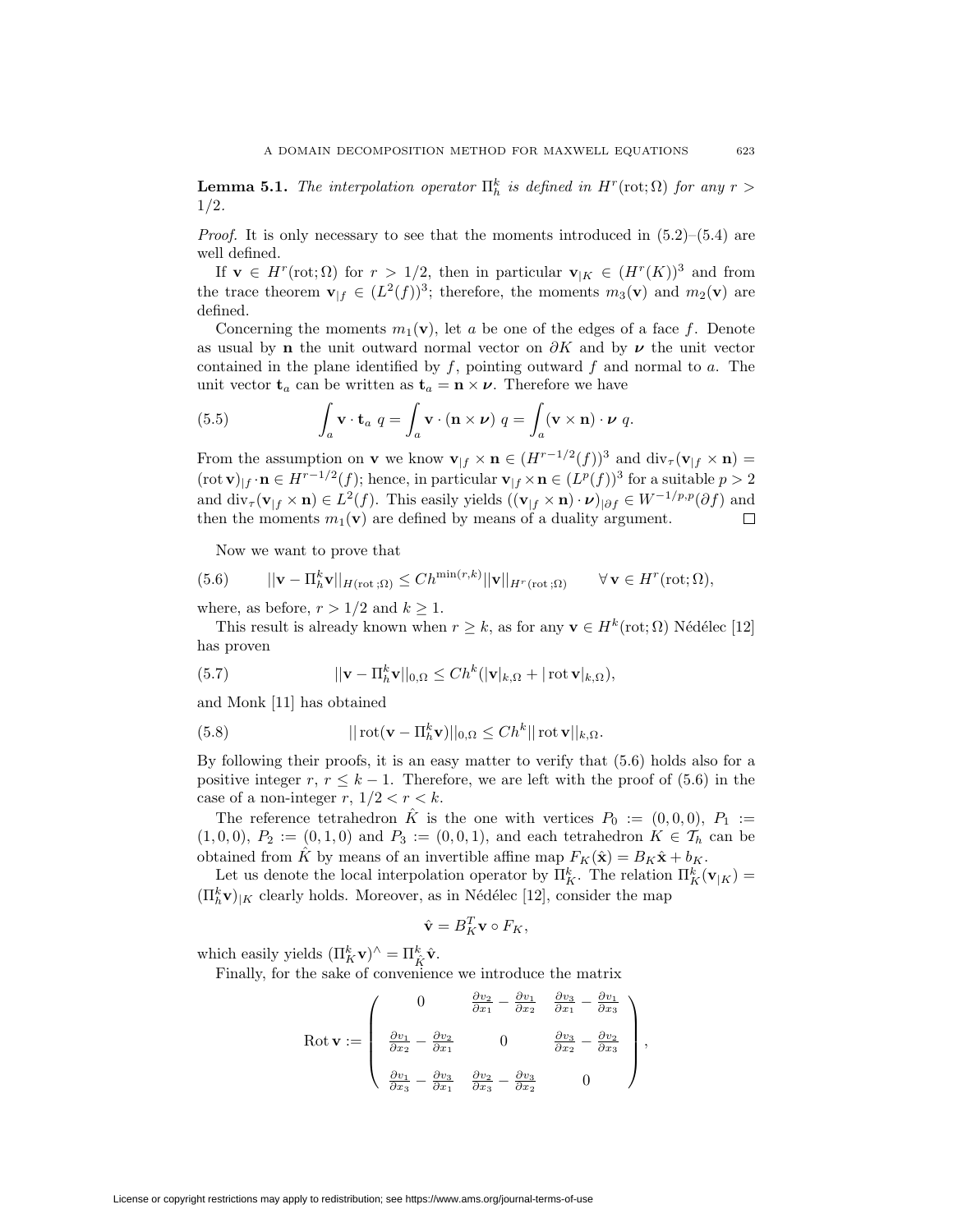in such a way that

$$
\text{Rot}\,\mathbf{v}(\mathbf{x}) = (B_K^T)^{-1} \,\text{Rot}\,\hat{\mathbf{v}}(F_K^{-1}(\mathbf{x}))\ B_K^{-1}.
$$

We have

**Lemma 5.2.** Let  $\mathcal{T}_h$  be a regular family of triangulations. Then there exists a *constant C >* 0 *such that*

$$
\begin{aligned} ||{\bf v}||_{0,K}^2 \leq C h_K ||\hat{\bf v}||_{0,\hat{K}}^2 \\ ||\operatorname{rot} {\bf v}||_{0,K}^2 \leq C h_K^{-1} ||\operatorname{rot} \hat{\bf v}||_{0,\hat{K}}^2 \end{aligned}
$$

*for each*  $\mathbf{v} \in H(\text{rot}; K)$  *and*  $K \in \mathcal{T}_h$ *.* 

*Proof.* The procedure is classic, and we report it here for the sake of completeness. Firstly we have

$$
\begin{aligned} ||\mathbf{v}||_{0,K}^2 &= \int_K |\mathbf{v}(\mathbf{x})|^2 d\mathbf{x} = \int_K |(B_K^T)^{-1} \hat{\mathbf{v}}(F_K^{-1}(\mathbf{x}))|^2 d\mathbf{x} \\ &= |\det B_K| \int_K |(B_K^T)^{-1} \hat{\mathbf{v}}(\hat{\mathbf{x}})|^2 d\hat{\mathbf{x}} \\ &\le |\det B_K| \left| |(B_K^T)^{-1}||^2 ||\hat{\mathbf{v}}||_{0,\hat{K}}^2. \end{aligned}
$$

Analogously,

$$
\begin{split} ||\cot\mathbf{v}||_{0,K}^2 &= \frac{1}{2} \int_K |\operatorname{Rot}\mathbf{v}(\mathbf{x})|^2 d\mathbf{x} = \frac{1}{2} \int_K |(B_K^T)^{-1} \operatorname{Rot}\hat{\mathbf{v}}(F_K^{-1}(\mathbf{x})) B_K^{-1}|^2 d\mathbf{x} \\ &= \frac{1}{2} |\det B_K| \int_{\hat{K}} |(B_K^T)^{-1} \operatorname{Rot}\hat{\mathbf{v}}(\hat{\mathbf{x}}) B_K^{-1}|^2 d\hat{\mathbf{x}} \\ &\leq C |\det B_K| \, ||(B_K^T)^{-1}||^2 ||B_K^{-1}||^2 ||\operatorname{rot}\hat{\mathbf{v}}||_{0,\hat{K}}^2. \end{split}
$$

The proof then follows by noticing that  $||B_K^{-1}|| \leq Ch_K^{-1}$  and  $|\det B_K| \leq Ch_K^3$ .

Using this Lemma we find

$$
(5.9) \t ||\mathbf{v} - \Pi_K^k \mathbf{v}||_{H(\text{rot};K)}^2 \leq C(h_K ||\hat{\mathbf{v}} - \Pi_{\hat{K}}^k \hat{\mathbf{v}}||_{0,\hat{K}}^2 + h_K^{-1} ||\operatorname{rot}(\hat{\mathbf{v}} - \Pi_{\hat{K}}^k \hat{\mathbf{v}})||_{0,\hat{K}}^2).
$$

Now we want to write the term  $\text{rot}(\Pi^k_{\hat{K}}\hat{\mathbf{v}})$  in an equivalent form.

To start with, let us consider the case  $k \geq 2$ . As in Nédélec [13], for  $l \geq 1$ introduce the finite element space

$$
M_h^l := \{ \mathbf{v}_h \in H(\text{div}; \Omega) \mid \mathbf{v}_{h|K} \in (\mathbf{P}_l)^3 \ \forall \ K \in \mathcal{T}_h \},
$$

with the moments

$$
\tilde{m}_1(\mathbf{v}) := \left\{ \int_f (\mathbf{v} \cdot \mathbf{n}) \ q \text{ for all } q \in \mathbf{P}_l(f) \text{ for the four faces } f \text{ of } K \right\},\
$$

at which one has to add, in the case  $l \geq 2$ , also

$$
\tilde{m}_2(\mathbf{v}) := \left\{ \int_K \mathbf{v} \cdot \mathbf{q} \text{ for all } q \mathbf{q} \in R_{l-1}(K) \right\}.
$$

These moments are "div-conforming" and determine a unique element of  $(P_l)^3$ . We will denote by  $\pi_h^l$  the interpolation operator related to  $M_h^l$ , which is clearly well defined and continuous in  $(H^r(\Omega))^3$ ,  $r > 1/2$ , and by  $\pi_K^l$  the local interpolation operator. Again, we have  $\pi_K^l(\mathbf{v}_{|K}) = (\pi_h^l \mathbf{v})_{|K}$ .

The following lemma was proved by Nédélec in [13], Proposition 2.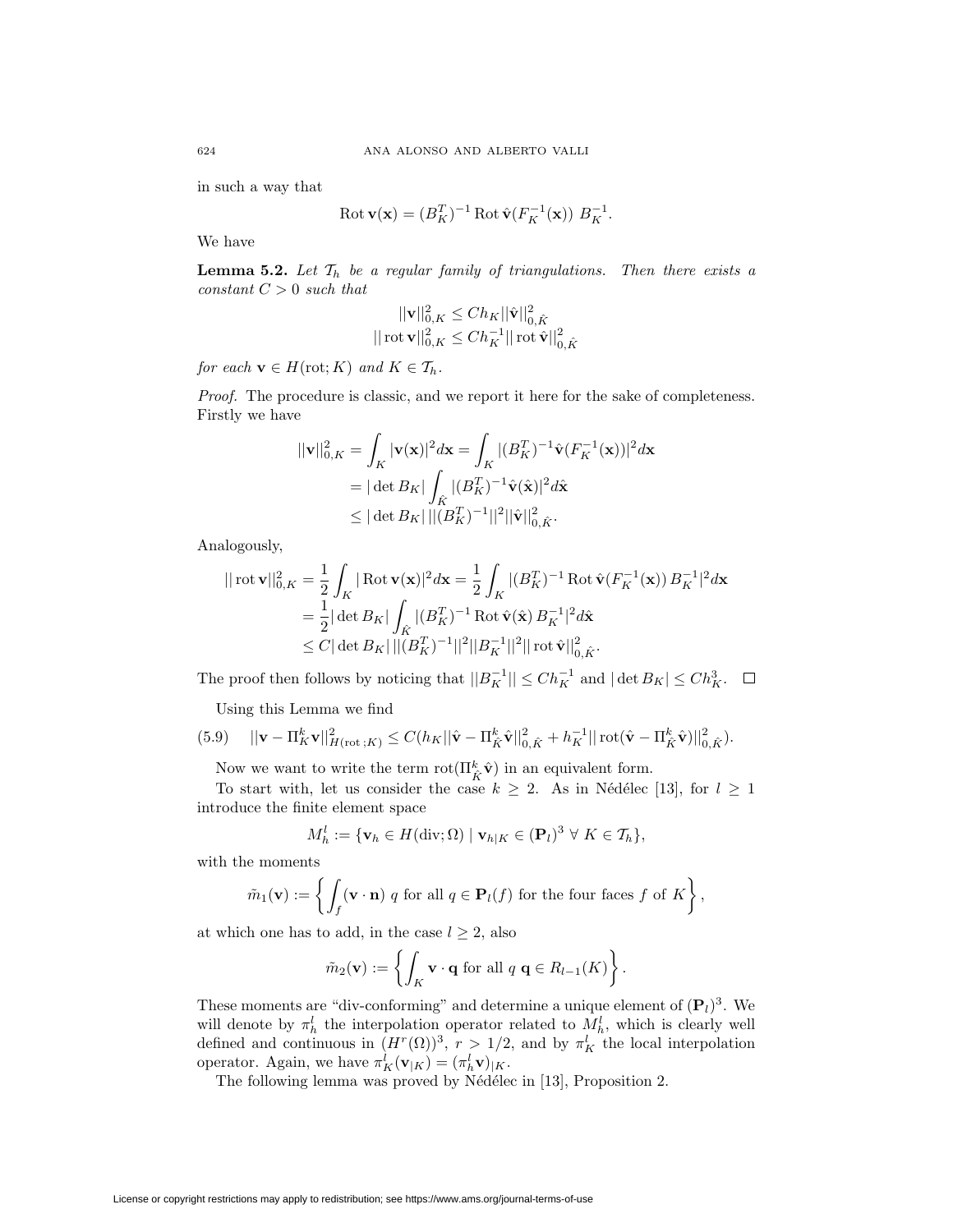**Lemma 5.3.** For each function  $\hat{\mathbf{v}} \in H^r(\text{rot}; \hat{K})$ ,  $r > 1/2$ , and for each  $k \geq 2$  the *following relation*

$$
\mathrm{rot}(\Pi^k_{\hat{K}}\hat{\mathbf{v}}) = \pi^{k-1}_{\hat{K}}(\mathrm{rot}\,\hat{\mathbf{v}})
$$

*holds.*

Notice that the proof in  $[13]$  refers to the curl-conforming Nédélec elements of second type; however, the curl of the interpolant is the same for both types of N´ed´elec elements. Notice also that (though not explicitly underlined) in [13], Proposition 2, it is assumed that  $k-1 \geq 1$ , i.e.,  $k \geq 2$ . Finally, there the result is stated for  $\hat{\mathbf{v}} \in H^2(\hat{K})$ , but this assumption can be weakened, as a consequence of Lemma 5.1.

Consider now the case  $k = 1$ . We denote by  $f_i$  the face of  $\hat{K}$  orthogonal to the axis  $x_i$ ,  $i = 1, 2, 3$ . The following operator  $\pi^0_{\hat{K}} : (H^r(\hat{K}))^3 \to \mathbb{R}^3$ ,

$$
\pi_{\hat{K}}^0 \hat{\mathbf{v}} = -2 \begin{pmatrix} \int_{f_1} \hat{\mathbf{v}} \cdot \mathbf{n} \\ \int_{f_2} \hat{\mathbf{v}} \cdot \mathbf{n} \\ \vdots \\ \int_{f_3} \hat{\mathbf{v}} \cdot \mathbf{n} \end{pmatrix},
$$

is clearly well defined and continuous for each  $r > 1/2$ . Moreover

**Lemma 5.4.** For each function  $\hat{\mathbf{v}} \in H^r(\text{rot}; \hat{K})$ ,  $r > 1/2$ , the following relation

$$
\mathrm{rot}(\Pi^1_{\hat{K}}\hat{\mathbf{v}})=\pi^0_{\hat{K}}(\mathrm{rot}\,\hat{\mathbf{v}})
$$

*holds.*

*Proof.* As  $k = 1$  we only have to deal with the moments of the first type  $\hat{m}_1(\hat{v}) =$  $\int_a \hat{\mathbf{v}} \cdot \mathbf{t}_a$ . Denote by  $\hat{m}^s(\hat{\mathbf{v}})$  the degree of freedom on  $\hat{K}$  associated to the edge  $a_s$ ,  $s = 1, ..., 6$ , where  $a_1 = P_0P_1$ ,  $a_2 = P_0P_2$ ,  $a_3 = P_0P_3$ ,  $a_4 = P_3P_2$ ,  $a_5 = P_1P_3$ and  $a_6 = P_2 P_1$ . It can be easily shown that the basis  $\hat{\psi}_s$  of  $R_1$  on  $\hat{K}$  satisfying  $\hat{m}^s(\hat{\psi}_j) = \delta_{sj}$  is given by

$$
\hat{\psi}_1 = \begin{pmatrix} 1 - \hat{y} - \hat{z} \\ \hat{x} \\ \hat{x} \end{pmatrix}, \ \hat{\psi}_2 = \begin{pmatrix} \hat{y} \\ 1 - \hat{x} - \hat{z} \\ \hat{y} \end{pmatrix}, \ \hat{\psi}_3 = \begin{pmatrix} \hat{z} \\ \hat{z} \\ 1 - \hat{x} - \hat{y} \end{pmatrix},
$$

$$
\hat{\psi}_4 = \begin{pmatrix} 0 \\ \hat{z} \\ -\hat{y} \end{pmatrix}, \ \hat{\psi}_5 = \begin{pmatrix} -\hat{z} \\ 0 \\ \hat{x} \end{pmatrix}, \ \hat{\psi}_6 = \begin{pmatrix} \hat{y} \\ -\hat{x} \\ 0 \end{pmatrix}.
$$

Let us notice that

$$
\operatorname{rot}\hat{\psi}_1 = \begin{pmatrix} 0 \\ -2 \\ 2 \end{pmatrix}, \operatorname{rot}\hat{\psi}_2 = \begin{pmatrix} 2 \\ 0 \\ -2 \end{pmatrix}, \operatorname{rot}\hat{\psi}_3 = \begin{pmatrix} -2 \\ 2 \\ 0 \end{pmatrix},
$$

$$
\operatorname{rot}\hat{\psi}_4 = \begin{pmatrix} -2 \\ 0 \\ 0 \end{pmatrix}, \operatorname{rot}\hat{\psi}_5 = \begin{pmatrix} 0 \\ -2 \\ 0 \end{pmatrix}, \operatorname{rot}\hat{\psi}_6 = \begin{pmatrix} 0 \\ 0 \\ -2 \end{pmatrix},
$$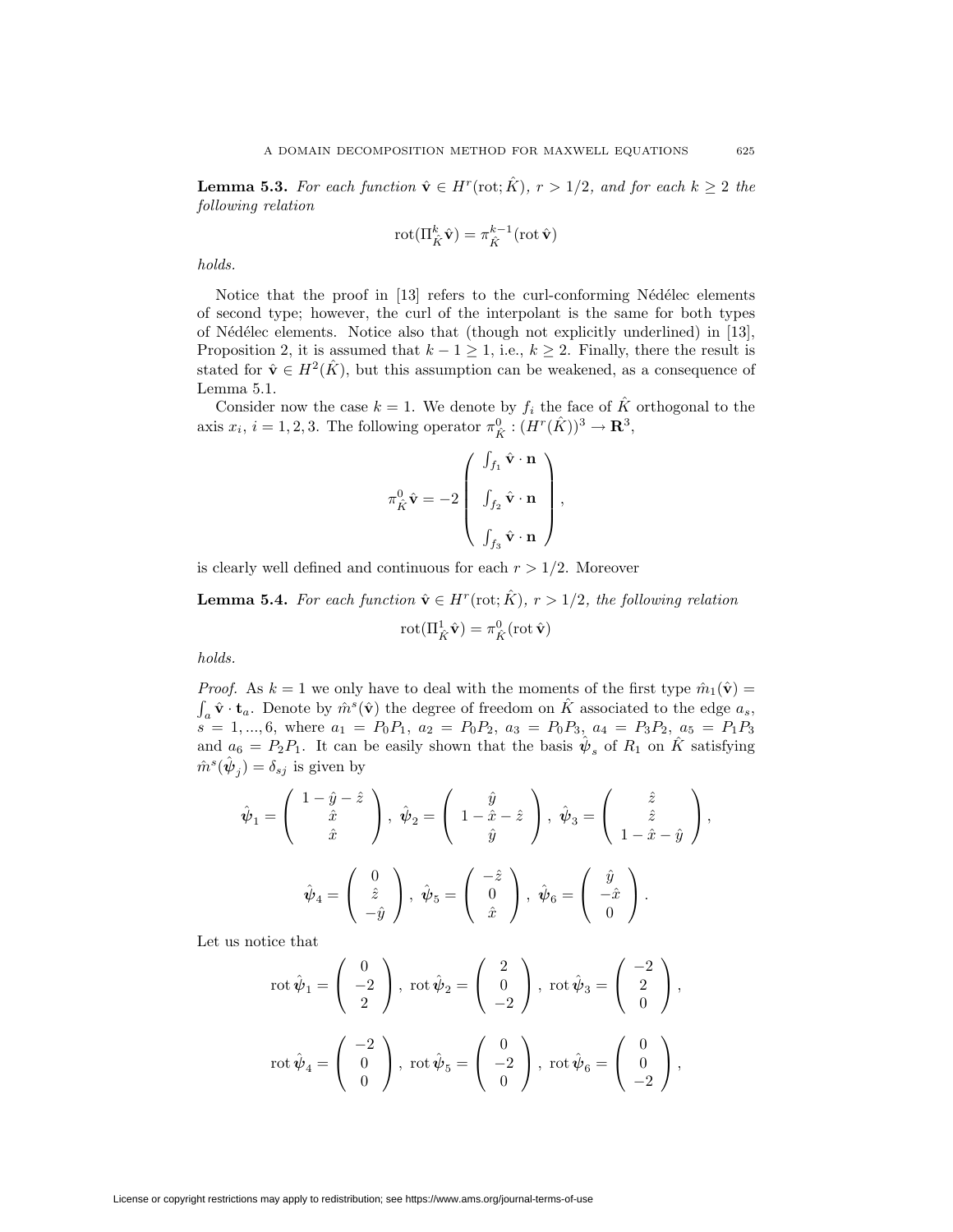and therefore

$$
\text{rot}(\Pi_{\hat{K}}^1 \hat{\mathbf{v}}) = 2 \left( \begin{array}{c} \hat{m}^2(\hat{\mathbf{v}}) - \hat{m}^3(\hat{\mathbf{v}}) - \hat{m}^4(\hat{\mathbf{v}}) \\ \\ -\hat{m}^1(\hat{\mathbf{v}}) + \hat{m}^3(\hat{\mathbf{v}}) - \hat{m}^5(\hat{\mathbf{v}}) \\ \\ \hat{m}^1(\hat{\mathbf{v}}) - \hat{m}^2(\hat{\mathbf{v}}) - \hat{m}^6(\hat{\mathbf{v}}) \end{array} \right).
$$

Taking the unit vector  $\mathbf{t} = \mathbf{n} \times \boldsymbol{\nu}$  as in Lemma 5.1, it follows that

$$
\text{rot}(\Pi_{\hat{K}}^1 \hat{\mathbf{v}}) = -2 \left( \begin{array}{c} \int_{\partial f_1} \hat{\mathbf{v}} \cdot \mathbf{t}_1 \\ \int_{\partial f_2} \hat{\mathbf{v}} \cdot \mathbf{t}_2 \\ \int_{\partial f_3} \hat{\mathbf{v}} \cdot \mathbf{t}_3 \end{array} \right) = -2 \left( \begin{array}{c} \int_{f_1} \text{rot } \hat{\mathbf{v}} \cdot \mathbf{n} \\ \int_{f_2} \text{rot } \hat{\mathbf{v}} \cdot \mathbf{n} \\ \int_{f_3} \text{rot } \hat{\mathbf{v}} \cdot \mathbf{n} \end{array} \right) = \pi_{\hat{K}}^0(\text{rot } \hat{\mathbf{v}}),
$$

 $\Box$ 

having used the Stokes Theorem on each face *fi*.

We are now in a position to consider the operators

$$
I - \Pi_{\hat{K}}^k : H^r(\text{rot}, \hat{K}) \to (L^2(\hat{K}))^3, \quad I - \pi_{\hat{K}}^{k-1} : (H^r(\hat{K}))^3 \to (L^2(\hat{K}))^3,
$$

which are clearly linear and continuous. Since we are dealing with a non-integer *r*, with  $1/2 < r < k$ , it follows that the integral part [*r*] of *r* satisfies [*r*]  $\leq k-1$ . Hence, the operators above take value zero for each polynomial in  $\mathbf{P}_{[r]}$ , and applying the Bramble-Hilbert Lemma we find

(5.10) 
$$
||(I - \Pi_{\hat{K}}^{k})\hat{\mathbf{v}}||_{0,\hat{K}}^{2} \leq C \inf_{\hat{\mathbf{p}} \in (\mathbf{P}_{[r]})^{3}} ||\hat{\mathbf{v}} + \hat{\mathbf{p}}||_{H^{r}(\text{rot};\hat{K})}^{2},
$$

(5.11) 
$$
||(I - \pi_{\hat{K}}^{k-1}) \operatorname{rot} \hat{\mathbf{v}}||_{0,\hat{K}}^2 \leq C \inf_{\hat{\mathbf{p}} \in (\mathbf{P}_{[r]})^3} || \operatorname{rot} \hat{\mathbf{v}} + \hat{\mathbf{p}} ||_{r,\hat{K}}^2.
$$

By repeating the proof of the Deny-Lions Lemma we finally have

(5.12) 
$$
\inf_{\hat{\mathbf{p}} \in (\mathbf{P}_{[r]})^3} ||\hat{\mathbf{v}} + \hat{\mathbf{p}}||^2_{H^r(\text{rot};\hat{K})} \leq C(|\hat{\mathbf{v}}|^2_{r,\hat{K}} + |\text{rot}\,\hat{\mathbf{v}}|^2_{[r],\hat{K}} + |\text{rot}\,\hat{\mathbf{v}}|^2_{r,\hat{K}}),
$$

(5.13) 
$$
\inf_{\hat{\mathbf{p}} \in (\mathbf{P}_{[r]})^3} || \operatorname{rot} \hat{\mathbf{v}} + \hat{\mathbf{p}} ||_{r,\hat{K}}^2 \leq C | \operatorname{rot} \hat{\mathbf{v}} |_{r,\hat{K}}^2.
$$

We recall that for an integer *k* the semi-norm in  $(H^k(\Omega))^3$  is defined as

$$
|\hat{\mathbf{v}}|_{k,\hat{K}} := \left(\sum_{|\alpha|=k} ||D^{\alpha}\hat{\mathbf{v}}||_{0,\hat{K}}^2\right)^{1/2},
$$

whereas for a non-integer value *s* it holds

$$
\left\lvert\hat{\mathbf{v}}\right\rvert_{s,\hat{K}}:=\left(\sum_{\left\lvert\alpha\right\rvert=\left\lbrack s\right\rbrack} \left\lvert D^{\alpha}\hat{\mathbf{v}}\right\rvert_{s-\left\lbrack s\right\rbrack,\hat{K}}^2\right)^{1/2},
$$

where for  $\theta \in (0, 1)$  we have set

$$
|\hat{\mathbf{v}}|_{\theta,\hat{K}} := \left( \int_{\hat{K}} \int_{\hat{K}} \frac{|\hat{\mathbf{v}}(\hat{\mathbf{x}}) - \hat{\mathbf{v}}(\hat{\mathbf{y}})|^2}{|\hat{\mathbf{x}} - \hat{\mathbf{y}}|^{3+2\theta}} d\hat{\mathbf{x}} d\hat{\mathbf{y}} \right)^{1/2}.
$$

License or copyright restrictions may apply to redistribution; see https://www.ams.org/journal-terms-of-use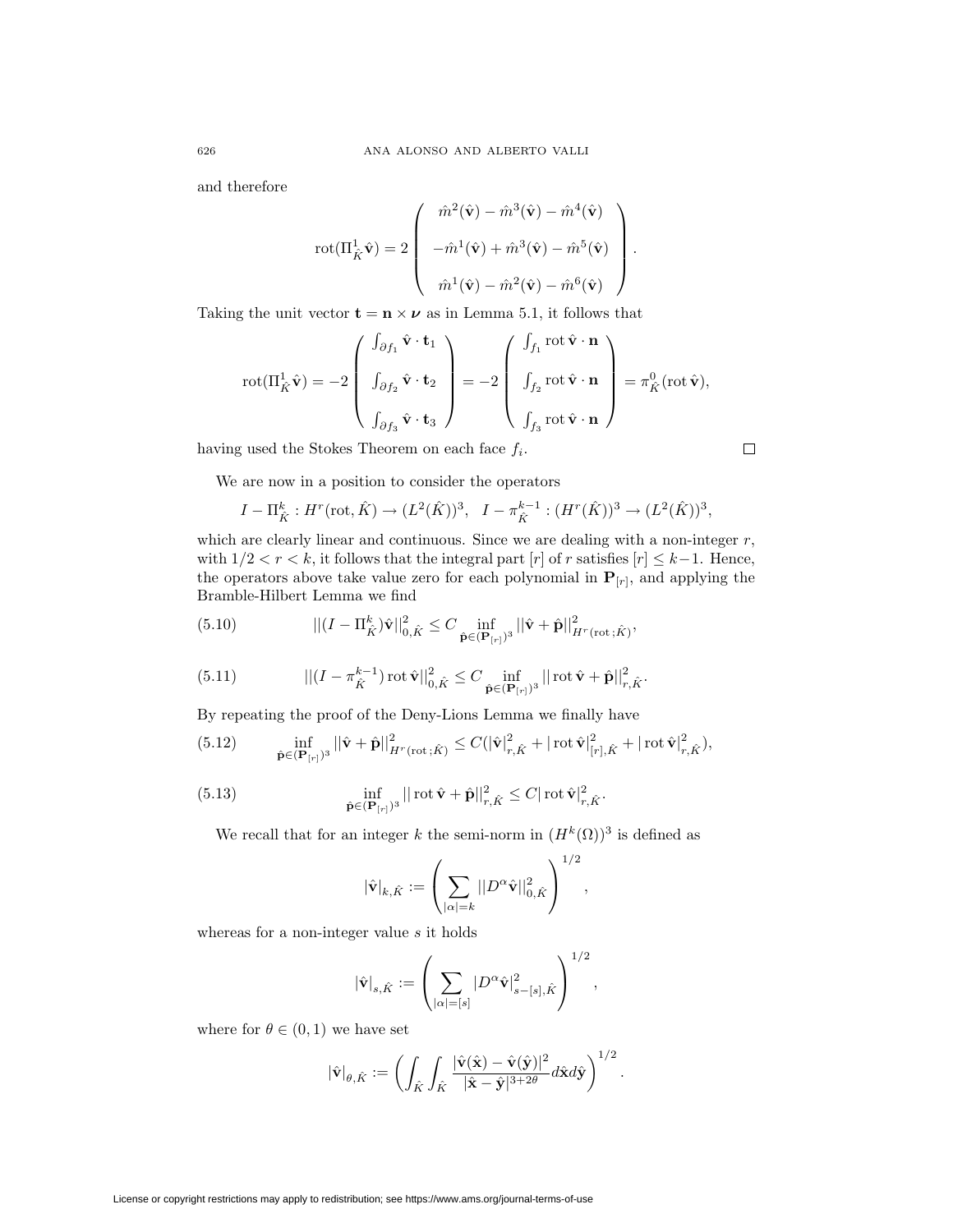From  $(5.9)$ – $(5.13)$  we have thus obtained

$$
\begin{split} ||\mathbf{v} - \Pi_K^k \mathbf{v}||_{H(\mathrm{rot}\,;K)} &\leq C (h_K ||\hat{\mathbf{v}} - \Pi_{\hat{K}}^k \hat{\mathbf{v}}||_{0,\hat{K}}^2 + h_K^{-1} ||\operatorname{rot} \hat{\mathbf{v}} - \pi_{\hat{K}}^{k-1} (\mathrm{rot}\, \hat{\mathbf{v}})||_{0,\hat{K}}^2) \\ &\leq C \left[ h_K (|\hat{\mathbf{v}}|_{r,\hat{K}}^2 + |\operatorname{rot} \hat{\mathbf{v}}|_{[r],\hat{K}}^2 + |\operatorname{rot} \hat{\mathbf{v}}|_{r,\hat{K}}^2) + h_K^{-1} |\operatorname{rot} \hat{\mathbf{v}}|_{r,\hat{K}}^2 \right] \\ &\leq C \left[ h_K (|\hat{\mathbf{v}}|_{r,\hat{K}}^2 + |\operatorname{rot} \hat{\mathbf{v}}|_{[r],\hat{K}}^2) + h_K^{-1} |\operatorname{rot} \hat{\mathbf{v}}|_{r,\hat{K}}^2 \right]. \end{split}
$$

We need the following result.

**Lemma 5.5.** Let  $\mathcal{T}_h$  be a regular family of triangulations. Then there exists a *constant C >* 0 *such that*

$$
\begin{aligned} |\hat{\mathbf{v}}|^2_{s,\hat{K}} &\leq Ch_K^{-1+2s}|\mathbf{v}|^2_{s,K},\\ |\operatorname{rot} \hat{\mathbf{v}}|^2_{s,\hat{K}} &\leq Ch_K^{1+2s}|\operatorname{rot} \mathbf{v}|^2_{s,K} \end{aligned}
$$

*for each real number*  $s \geq 0$ *.* 

*Proof.* We will present the proof only for  $0 < s < 1$ , the other cases being standard. We have

$$
\begin{aligned} |\hat{\mathbf{v}}|_{s,\hat{K}}^2 &= \int_{\hat{K}} \int_{\hat{K}} \frac{|\hat{\mathbf{v}}(\hat{\mathbf{x}}) - \hat{\mathbf{v}}(\hat{\mathbf{y}})|^2}{|\hat{\mathbf{x}} - \hat{\mathbf{y}}|^{3+2s}} d\hat{\mathbf{x}} d\hat{\mathbf{y}} \\ &= |\det B_K|^{-2} \int_K \int_K \frac{|B_K^T(\mathbf{v}(\mathbf{x}) - \mathbf{v}(\mathbf{y}))|^2}{|B_K^{-1}(\mathbf{x} - \mathbf{y})|^{3+2s}} d\mathbf{x} d\mathbf{y} .\end{aligned}
$$

We can write

$$
|\mathbf{x} - \mathbf{y}| = |B_K B_K^{-1} (\mathbf{x} - \mathbf{y})| \le ||B_K|| |B_K^{-1} (\mathbf{x} - \mathbf{y})|;
$$

therefore,  $|B_K^{-1}(\mathbf{x} - \mathbf{y})| \ge ||B_K||^{-1}|\mathbf{x} - \mathbf{y}|$ . Hence,

$$
\begin{aligned} |\hat{\mathbf{v}}|_{s,\hat{K}}^2 &\leq |\det B_K|^{-2} ||B_K||^{3+2s} \int_K \int_K \frac{|B_K^T(\mathbf{v}(\mathbf{x})-\mathbf{v}(\mathbf{y}))|^2}{|\mathbf{x}-\mathbf{y}|^{3+2s}} d\mathbf{x} d\mathbf{y} \\ &\leq C |\det B_K|^{-2} ||B_K||^{3+2s} ||B_K^T||^2 |\mathbf{v}|_{s,K}^2 \\ &\leq Ch_K^{-1+2s} |\mathbf{v}|_{s,K}^2. \end{aligned}
$$

In an analogous way

$$
\begin{aligned} |\cot \hat{\mathbf{v}}|_{s,\hat{K}}^2 &= \frac{1}{2} \int_{\hat{K}} \int_{\hat{K}} \frac{|\operatorname{Rot} \hat{\mathbf{v}}(\hat{\mathbf{x}}) - \operatorname{Rot} \hat{\mathbf{v}}(\hat{\mathbf{y}})|^2}{|\hat{\mathbf{x}} - \hat{\mathbf{y}}|^{3+2s}} d\hat{\mathbf{x}} d\hat{\mathbf{y}} \\ &= \frac{1}{2} |\det B_K|^{-2} \int_{K} \int_{K} \frac{|B_K^T(\operatorname{Rot} \mathbf{v}(\mathbf{x}) - \operatorname{Rot} \mathbf{v}(\mathbf{y}))|B_K|^2}{|B_K^{-1}(\mathbf{x} - \mathbf{y})|^{3+2s}} d\mathbf{x} d\mathbf{y} \\ &\leq C |\det B_K|^{-2} ||B_K||^{5+2s} ||B_K^T||^2 |\operatorname{rot} \mathbf{v}|_{s,K}^2 \\ &\leq Ch_K^{1+2s} |\operatorname{rot} \mathbf{v}|_{s,K}^2, \end{aligned}
$$

which concludes the proof.

 $\Box$ 

We can conclude with the following interpolation result.

**Proposition 5.6.** Let r be a non-integer with  $1/2 < r < k$ . Let  $\mathcal{T}_h$  be a regular *family of triangulations. Then there exists a constant*  $C > 0$ *, independent of h*, *such that*

(5.14) 
$$
||\mathbf{v} - \Pi_h^k \mathbf{v}||_{H(\text{rot};\Omega)} \leq Ch^r ||\mathbf{v}||_{H^r(\text{rot};\Omega)}
$$

*for each*  $\mathbf{v} \in H^r(\text{rot}; \Omega)$ *.*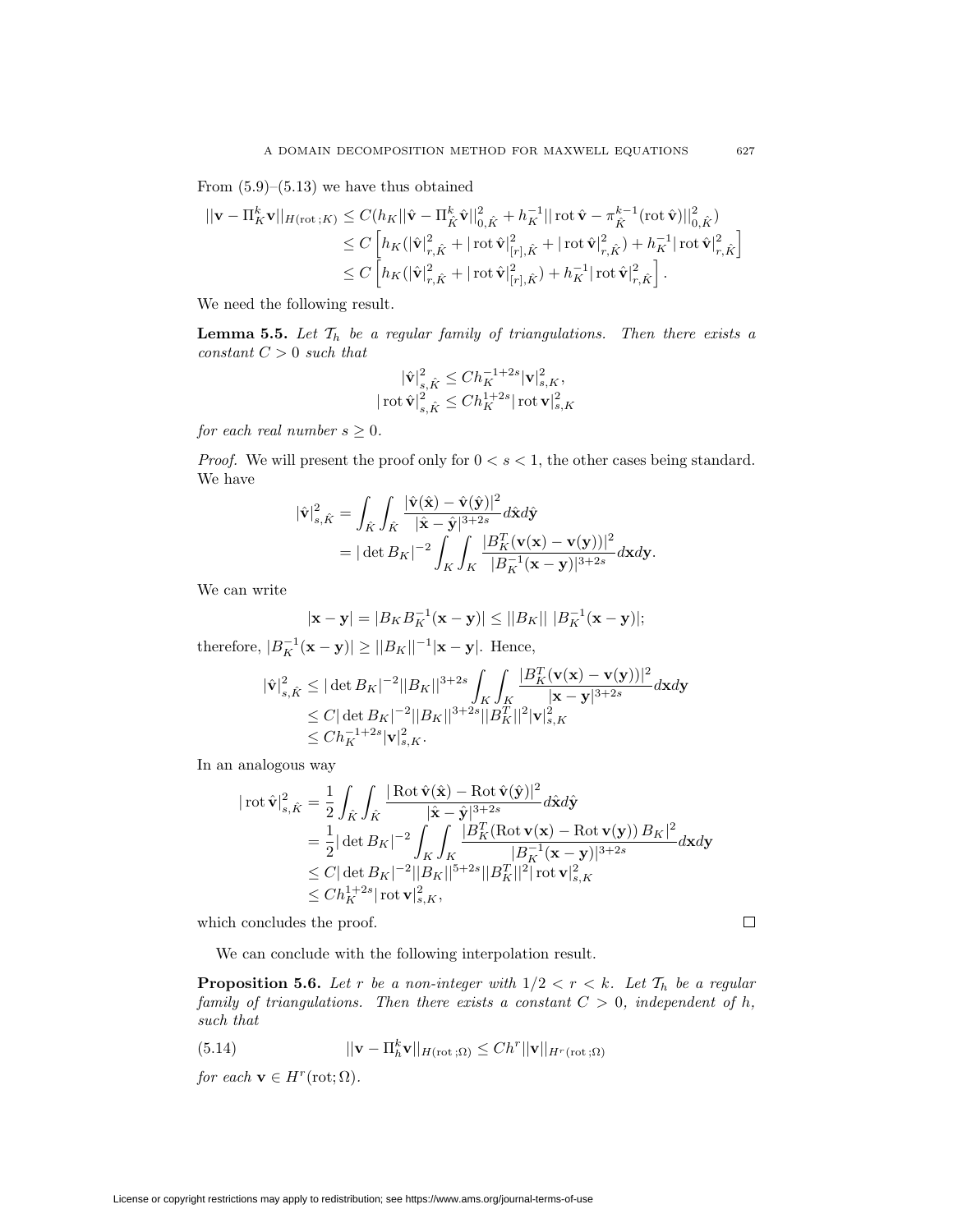*Proof.* Using the additivity of the integral we can write

$$
\begin{split} ||\mathbf{v} - \Pi_h^k \mathbf{v}||_{H(\text{rot}\,;\Omega)}^2 &= \sum_{K \in \mathcal{T}_h} (||\mathbf{v} - \Pi_K^k \mathbf{v}||_{0,K}^2 + ||\operatorname{rot}\mathbf{v} - \pi_K^{k-1} \operatorname{rot}\mathbf{v}||_{0,K}^2) \\ &\leq \sum_{K \in \mathcal{T}_h} \left[ h_K(|\hat{\mathbf{v}}|_{r,\hat{K}}^2 + |\operatorname{rot}\hat{\mathbf{v}}|_{[r],\hat{K}}^2) + h_K^{-1}|\operatorname{rot}\hat{\mathbf{v}}|_{r,\hat{K}}^2 \right]. \end{split}
$$

From Lemma 5.5 we find

$$
\begin{aligned} ||\mathbf{v} - \Pi_h^k \mathbf{v}||_{H(\text{rot};\Omega)}^2 &\leq \sum_{K \in \mathcal{T}_h} \left[ h_K (h_K^{-1+2r} |\mathbf{v}|_{r,K}^2 + h_K^{1+2[r]} |\operatorname{rot} \mathbf{v}|_{[r],K}^2) \right. \\ &\quad \left. + h_K^{-1} h_K^{1+2r} |\operatorname{rot} \mathbf{v}|_{r,K}^2 \right] \\ &\leq C \sum_{K \in \mathcal{T}_h} (h_K^{2r} |\mathbf{v}|_{r,K}^2 + h_K^{2+2[r]} |\operatorname{rot} \mathbf{v}|_{[r],K}^2 + h_K^{2r} |\operatorname{rot} \mathbf{v}|_{r,K}^2) \\ &\leq Ch^{2r} ||\mathbf{v}||_{H^r(\text{rot};\Omega)}^2, \end{aligned}
$$

and the thesis is proved.

 $\Box$ 

The estimates (5.7), (5.8) and (5.14) yield the interpolation estimate (5.6), and we are now in a position to conclude the proof of Theorem B.

*Proof of Theorem B.* We are going to follow the lines of the proof of Céa Lemma. We have

(5.15)  
\n
$$
||\mathbf{F}_{1,\Gamma}\boldsymbol{\gamma}_h - \mathbf{F}_{1,\Gamma}^h \boldsymbol{\gamma}_h||_{H(\text{rot};\Omega_1)}^2 = ((\mathbf{F}_{1,\Gamma}\boldsymbol{\gamma}_h - \mathbf{F}_{1,\Gamma}^h \boldsymbol{\gamma}_h, \mathbf{F}_{1,\Gamma} \boldsymbol{\gamma}_h - \mathbf{F}_{1,\Gamma}^h \boldsymbol{\gamma}_h))_{\Omega_1}
$$
\n
$$
= ((\mathbf{F}_{1,\Gamma}\boldsymbol{\gamma}_h - \mathbf{F}_{1,\Gamma}^h \boldsymbol{\gamma}_h, \mathbf{F}_{1,\Gamma} \boldsymbol{\gamma}_h - \Pi_h^k \mathbf{F}_{1,\Gamma} \boldsymbol{\gamma}_h + \Pi_h^k \mathbf{F}_{1,\Gamma} \boldsymbol{\gamma}_h - \mathbf{F}_{1,\Gamma}^h \boldsymbol{\gamma}_h))_{\Omega_1}.
$$

Let us take now  $\gamma_h \in \mathcal{X}_{\Gamma,h}$ . A basis  $\phi_{1,j}$  in  $\mathcal{X}_{\Gamma,h}$  is given by  $(\mathbf{n}_{\Gamma} \times \psi_{1,j})_{|\Gamma}$ , where  $\psi_{1,j}$  are basis functions of  $V_{1,h}$ . Moreover, due to relation (5.5), for any tangential element  $\gamma \in (H^{r-1/2}(\Gamma))^3 \cap H(\text{div}_{\tau}; \Gamma)$  the degrees of freedom related to  $\mathcal{X}_{\Gamma,h}$  are given by  $-\int_a \gamma \cdot \nu q$  for each  $q \in \mathbf{P}_{k-1}(a)$  and by  $-\int_f \gamma \cdot \mathbf{q}$  for each  $\mathbf{q} \in (\mathbf{P}_{k-2}(f))^2$ , where *a* and *f* are any edge and face of Γ, respectively. Therefore, for any  $\mathbf{v}_1 \in$ *H<sup>r</sup>*(rot;  $\Omega_1$ ) the interpolant on  $\Gamma$  of  $(\mathbf{n}_{\Gamma} \times \mathbf{v}_1)_{|\Gamma}$  is given by  $(\mathbf{n}_{\Gamma} \times \Pi_h^k \mathbf{v}_1)_{|\Gamma}$ ; hence,  $(\mathbf{n}_{\Gamma} \times \Pi_h^k \mathbf{F}_{1,\Gamma} \boldsymbol{\gamma}_h)_{|\Gamma} = \boldsymbol{\gamma}_h$ . Consequently, we have  $(\Pi_h^k \mathbf{F}_{1,\Gamma} \boldsymbol{\gamma}_h - \mathbf{F}_{1,\Gamma}^h \boldsymbol{\gamma}_h) \in V_{1,h}^0$  and

$$
((\mathbf{F}_{1,\Gamma}\boldsymbol{\gamma}_h-\mathbf{F}_{1,\Gamma}^h\boldsymbol{\gamma}_h,\Pi_h^k\mathbf{F}_{1,\Gamma}\boldsymbol{\gamma}_h-\mathbf{F}_{1,\Gamma}^h\boldsymbol{\gamma}_h))_{\Omega_1}=0.
$$

Hence we find

$$
||\mathbf{F}_{1,\Gamma}\boldsymbol{\gamma}_h-\mathbf{F}_{1,\Gamma}^h\boldsymbol{\gamma}_h||_{H(\mathrm{rot};\Omega_1)}\leq ||\mathbf{F}_{1,\Gamma}\boldsymbol{\gamma}_h-\Pi_h^k\mathbf{F}_{1,\Gamma}\boldsymbol{\gamma}_h||_{H(\mathrm{rot};\Omega_1)}.
$$

From the assumption  $\mathbf{F}_{1,\Gamma}\gamma_h \in H^r(\text{rot}; \Omega_1)$  and the interpolation inequality (5.6) we finally find

$$
||\mathbf{F}_{1,\Gamma}\boldsymbol{\gamma}_h-\mathbf{F}_{1,\Gamma}^h\boldsymbol{\gamma}_h||_{H(\mathrm{rot}\,;\Omega_1)}\leq K_2h^r||\mathbf{F}_{1,\Gamma}\boldsymbol{\gamma}_h||_{H^r(\mathrm{rot}\,;\Omega_1)},
$$

and Theorem B is completely proved.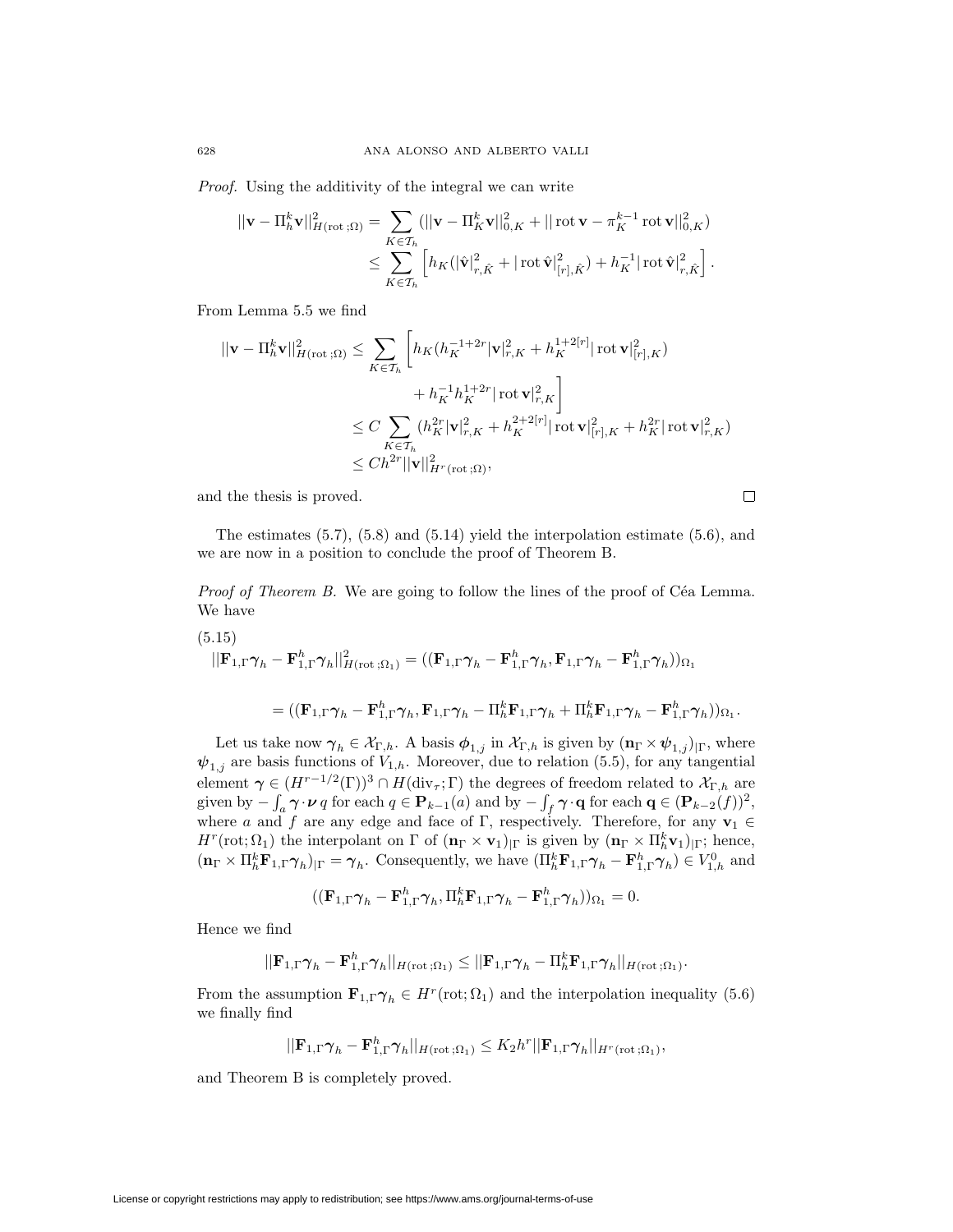## 6. Proof of Theorem C

We have to prove that if  $\mathcal{M}_h$  is a quasi-uniform family of triangulations of  $\partial\Omega$ , then there exists a constant  $C > 0$  such that for each  $\eta_h \in \mathcal{X}_{\partial\Omega,h}$  it holds

$$
(6.1) \qquad ||\boldsymbol{\eta}_h||_{\epsilon,\partial\Omega}+||\text{div}_{\tau}\boldsymbol{\eta}_h||_{\epsilon,\partial\Omega}\leq Ch^{-\frac{1}{2}-\epsilon}(||\boldsymbol{\eta}_h||_{-1/2,\partial\Omega}+||\text{div}_{\tau}\boldsymbol{\eta}_h||_{-1/2,\partial\Omega}).
$$

Noticing that both  $\eta_h$  and div<sub>*τ*</sub>  $\eta_h$  are polynomials in each triangle on  $\partial\Omega$ , one can apply the inverse inequality for the non-integer exponent  $\epsilon$  obtaining

(6.2) 
$$
||\eta_h||_{\epsilon,\partial\Omega}+||\text{div}_{\tau}\eta_h||_{\epsilon,\partial\Omega}\leq Ch^{-\epsilon}(||\eta_h||_{0,\partial\Omega}+||\text{div}_{\tau}\eta_h||_{0,\partial\Omega}).
$$

It remains for us to show that for each real scalar function  $z_h \in L^2(\partial\Omega)$  and such that  $z_{h|T} \in \mathbf{P}_k$  for each triangle  $T \in \mathcal{M}_h$  we have

(6.3) 
$$
||z_h||_{0,\partial\Omega} \leq Ch^{-1/2}||z_h||_{-1/2,\partial\Omega}.
$$

A similar result in the two-dimensional case can be found in Quarteroni, Sacchi Landriani and Valli [14]. We are going to adapt their proof to the case under consideration. Let us set  $M_h := \{ v \in H^1(\partial\Omega) | v_{|T} \in \mathbf{P}_{k+3} \forall T \in \mathcal{M}_h \}.$  For each  $\phi \in L^2(\partial\Omega)$  denote by  $\phi_h^*$  the  $L^2(\partial\Omega)$ -orthogonal projection of  $\phi$  onto  $M_h$ . Moreover, denote by  $\phi_h^{**}$  the function belonging to  $M_h$  which is defined as

(6.4) 
$$
\phi_{h|T}^{**} = \phi_{h|T}^{*} + \sum_{|\alpha| \leq k} (\phi - \phi_h^{*}, [\mathbf{M}(\mathbf{x})]^{\alpha})_T P_{\alpha,T},
$$

where  $\mathbf{M}(\mathbf{x})$  is the rigid motion sending T on the  $(x, y)$ -plane with one vertex in  $(0,0)$ , and  $P_{\alpha,T} \in \mathbf{P}_{k+1}$  satisfies  $P_{\alpha,T|\partial T} = 0$  and

$$
(P_{\alpha,T},[\mathbf{M}(\mathbf{x})]^{\beta})_T = \begin{cases} 0 & \text{if } \alpha \neq \beta \\ 1 & \text{if } \alpha = \beta, \end{cases} \quad |\alpha|, |\beta| \leq k.
$$

Clearly, the function  $z_{h|T}$  can be written as a linear combination of  $[\mathbf{M}(\mathbf{x})]^\alpha$ ,  $|\alpha| \leq k$ ; therefore, it follows at once that  $\int_{\Omega} z_h \phi = \int_{\Omega} z_h \phi_h^{**}$  for each  $\phi \in L^2(\Omega)$ , and we have

$$
||z_h||_{0,\partial\Omega} = \sup_{\substack{\phi \in L^2(\partial\Omega) \\ \phi \neq 0}} \frac{\int_{\partial\Omega} z_h \phi}{||\phi||_{0,\partial\Omega}} = \sup_{\substack{\phi \in L^2(\partial\Omega) \\ \phi \neq 0 \\ \phi \neq 0}} \frac{\int_{\partial\Omega} z_h \phi_h^{**}}{||\phi||_{0,\partial\Omega}} \leq \sup_{\substack{\phi \in L^2(\partial\Omega) \\ \phi \neq 0}} \frac{||z_h||_{-1/2,\partial\Omega} ||\phi_h^{**}||_{1/2,\partial\Omega}}{||\phi||_{0,\partial\Omega}}.
$$

By using the inverse inequality as in (6.2) we obtain

$$
||\phi_h^{**}||_{1/2,\partial\Omega} \le Ch^{-1/2} ||\phi_h^{**}||_{0,\partial\Omega};
$$

hence,

$$
||z_h||_{0,\partial\Omega} \le Ch^{-1/2}||z_h||_{-1/2,\partial\Omega} \sup_{\substack{\phi \in L^2(\partial\Omega) \\ \phi \neq 0}} \frac{||\phi_h^{**}||_{0,\partial\Omega}}{||\phi||_{0,\partial\Omega}}.
$$

To conclude the proof, we have to show that

(6.5) 
$$
||\phi_h^{**}||_{0,\partial\Omega} \leq C||\phi||_{0,\partial\Omega}.
$$

License or copyright restrictions may apply to redistribution; see https://www.ams.org/journal-terms-of-use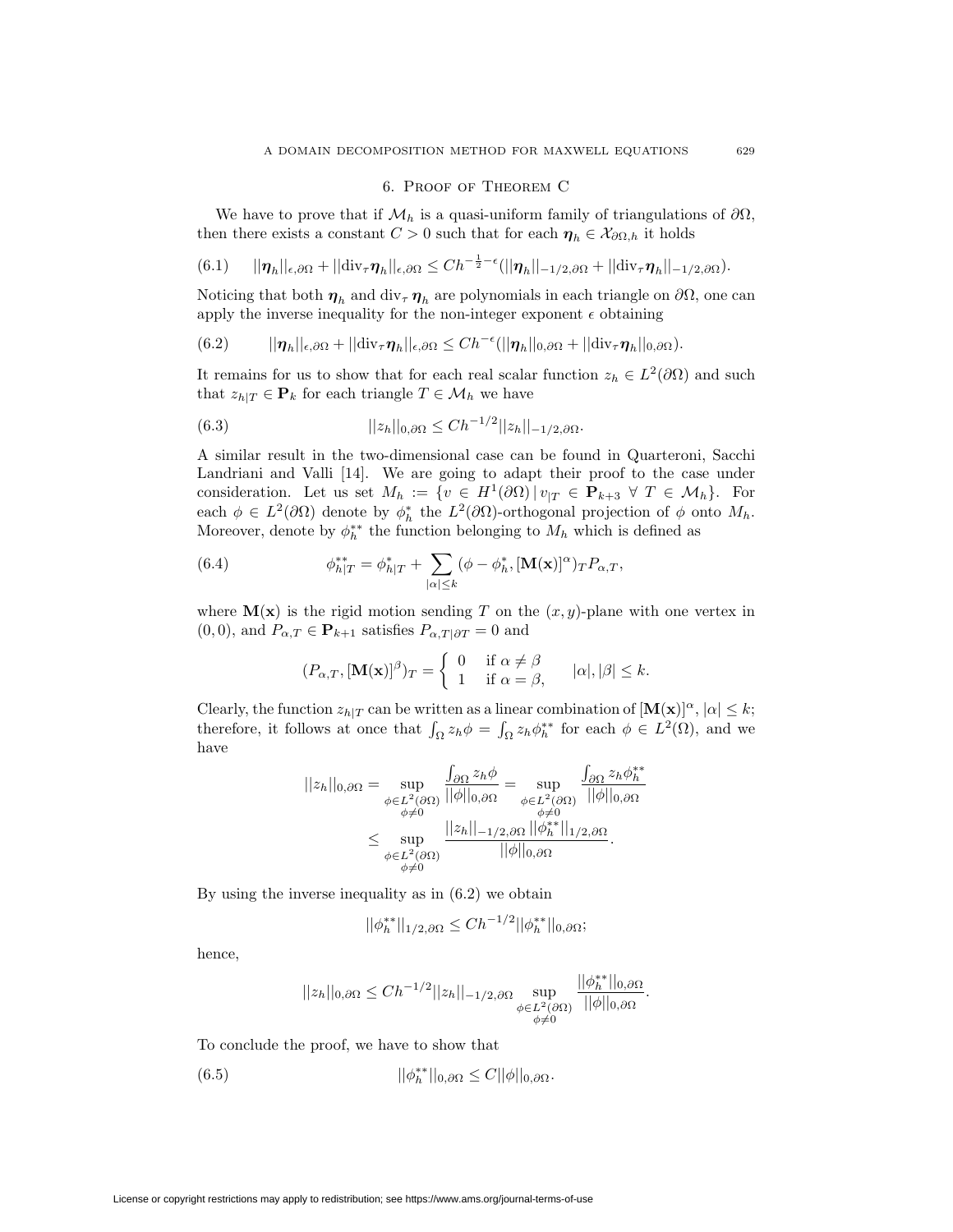We have

$$
\begin{split} ||\phi_h^{**}||_{0,\partial\Omega}^2 &= \sum_{T \in \mathcal{M}_h} ||\phi_h^{**}||_{0,T}^2 = \sum_{T \in \mathcal{M}_h} \int_T \left( \phi_h^* + \sum_{|\alpha| \le k} (\phi - \phi_h^*, [\mathbf{M}(\mathbf{x})]^\alpha) T P_{\alpha,T} \right)^2 \\ &\le C \sum_{T \in \mathcal{M}_h} \int_T \left( |\phi_h^*|^2 + \sum_{|\alpha| \le k} (\phi - \phi_h^*, [\mathbf{M}(\mathbf{x})]^\alpha)_T^2 P_{\alpha,T}^2 \right) \\ &\le C \left[ ||\phi_h^*||_{0,\partial\Omega}^2 + \sum_{T \in \mathcal{M}_h} \left( ||\phi - \phi_h^*||_{0,T}^2 \sum_{|\alpha| \le k} \int_T [\mathbf{M}(\mathbf{x})]^{2\alpha} \int_T P_{\alpha,T}^2 \right) \right]. \end{split}
$$

By a straightforward computation it can be shown that

$$
\max_{T \in \mathcal{M}_h} \int_T [\mathbf{M}(\mathbf{x})]^{2\alpha} \int_T P_{\alpha,T}^2 \leq C,
$$

uniformly with respect to *h*, and (6.5) follows by recalling that  $\phi_h^*$  is the  $L^2(\partial\Omega)$ orthogonal projection of  $\phi$  onto  $M_h$ .

### **REFERENCES**

- 1. R.A. Adams, *Sobolev Spaces*, Academic Press, New York, 1975. MR **56:**9247
- 2. A. Alonso and A. Valli, *Some remarks on the characterization of the space of tangential traces of H(rot;*Ω*) and the construction of an extension operator*, Manuscr. Math. **89** (1996), 159–178. MR **96k:**46057
- 3. A. Alonso and A. Valli, *A domain decomposition approach for heterogeneous time-harmonic Maxwell equations*, Comput. Meth. Appl. Mech. Engrg. **143** (1997), 97–112. MR **98b:**78020
- 4. A. Alonso and A. Valli, *Unique solvability for high-frequency heterogeneous time-harmonic Maxwell equations via the Fredholm alternative theory*, Math. Meth. Appl. Sci., to appear.
- 5. C. Amrouche, C. Bernardi, M. Dauge and V. Girault, *Vector potentials in three-dimensional nonsmooth domains*, preprint R 96001, Laboratoire d'Analyse Numérique, Université Pierre et Marie Curie, Paris, 1996.
- 6. M. Costabel, *A remark on the regularity of solutions of Maxwell's equations on Lipschitz domains*, Math. Meth. Appl. Sci. **12** (1990), 365–368. MR **91c:**35028
- 7. M. Dauge, *Elliptic Boundary Value Problems on Corner Domains*, Springer-Verlag, Berlin, 1988. MR **91a:**35078
- 8. M. Křížek and P. Neittaanmäki, On time-harmonic Maxwell equations with nonhomoge*neous conductivities: solvability and FE-approximation*, Apl. Mat. **34** (1989), 480–499. MR **90m:**35177
- 9. R. Leis, *Exterior boundary-value problems in mathematical physics*, in Trends in Applications of Pure Mathematics to Mechanics, Vol. 11, H. Zorski ed., Pitman, London, 1979, pp. 187–203. MR **81d:**78016
- 10. P. Monk, *A finite element method for approximating the time-harmonic Maxwell equations*, Numer. Math. **63** (1992), 243–261. MR **94b:**65134
- 11. P. Monk, *Analysis of a finite element method for Maxwell's equations*, SIAM J. Numer. Anal. **29** (1992), 714–729. MR **93k:**65096
- 12. J.C. N´ed´elec, *Mixed finite elements in R*3, Numer. Math. **35** (1980), 315–341. MR **81k:**65125
- 13. J.C. N´ed´elec, *A new family of mixed finite elements in R*3, Numer. Math. **50** (1986), 57–81. MR **88e:**65145
- 14. A. Quarteroni, G. Sacchi Landriani and A. Valli, *Coupling of viscous and inviscid Stokes equations via a domain decomposition method for finite elements*, Numer. Math. **59** (1991), 831–859. MR **93b:**65190
- 15. J. Saranen, *On generalized harmonic fields in domains with anisotropic nonhomogeneous media*, J. Math. Anal. Appl. **88** (1982), 104–115; Erratum: J. Math. Anal. Appl. **91** (1983), 300. MR **84d:**78004a, MR **84d:**78004b